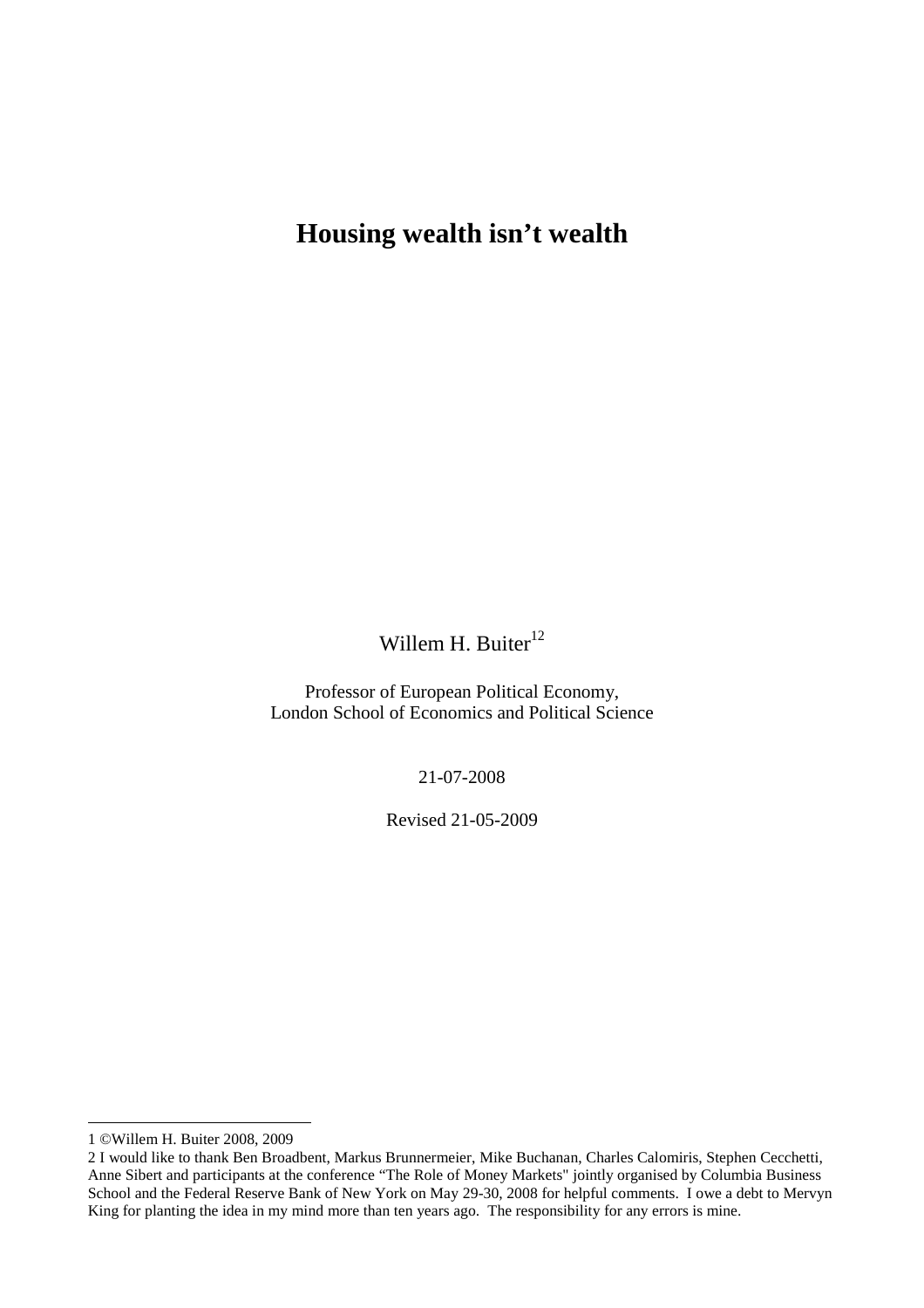### **Abstract**

A fall in house prices due to a change in its fundamental value redistributes wealth from those long housing (for whom the fundamental value of the house they own exceeds the present discounted value of their planned future consumption of housing services) to those short housing. In a closed economy representative agent model and in the Yaari-Blanchard OLG model used in the paper, there is no pure wealth effect on consumption from a change in house prices if this represents a change in their fundamental value.

There is a pure wealth effect on consumption from a change in house prices if this reflects a change in the speculative bubble component of house prices.

Two other channels through which a fall in house prices can affect aggregate consumption are (1) redistribution effects if the marginal propensity to spend out of wealth differs between those long housing (the old, say) and those short housing (the young, say) and (2) collateral or credit effects due to the collateralisability of housing wealth and the non-collateralisability of human wealth. A decline in house prices reduces the scope for mortgage equity withdrawal. For given sequences of future after-tax labour income and interest rates, this may depress consumption in the short run while boosting it in the long run.

**JEL Classification**: E2, E3, E5, E6, G1

**Key words**: wealth effect, house prices, speculative bubbles.

### **Author information:**

Willem H. Buiter, CBE, FBA Professor of European Political Economy, European Institute London School of Economics and Political Science Houghton Street, London WC2A 2AE, UK Tel.:  $+ 44 (0)20 7955 6959$ Fax:  $+ 44 (0)20 7955 7546$ E-mail1: w.buiter@lse.ac.uk Web Page: http://www.nber.org/~wbuiter/ Blog: http://blogs.ft.com/maverecon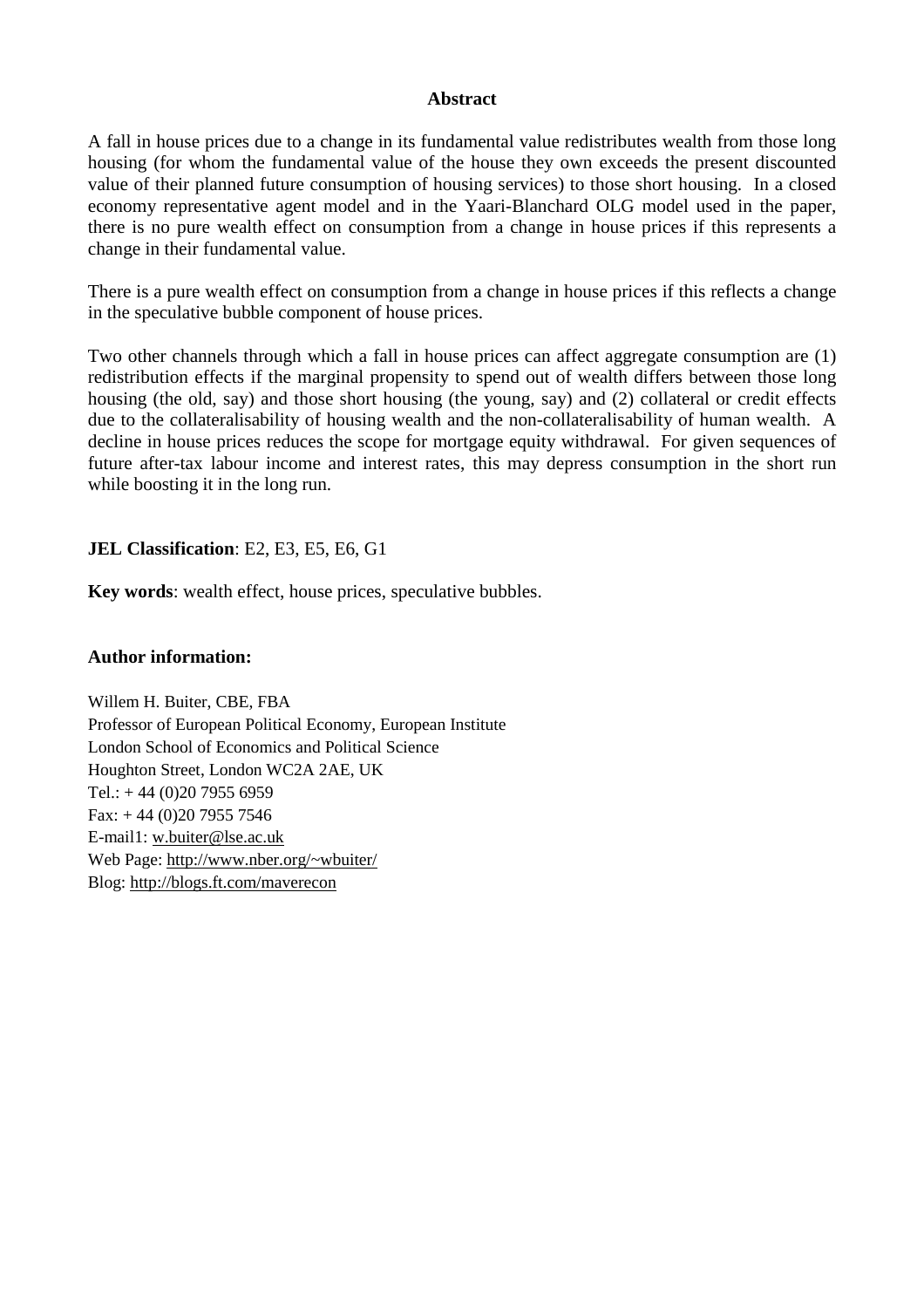# **Introduction**

The bold statement "Housing wealth isn't wealth" was put to me over a decade ago by Mervyn King, now Governor of the Bank of England, then Chief Economist of the Bank of England. Like most bold statements, the assertion is not quite correct; the correct statement is that a decline in house prices does create a negative wealth effect on aggregate consumption demand. On average, consumers are neither worse off nor better off.

The argument is elementary and applies to coconuts as well as to houses. When does a fall in the price of coconuts make you worse off? Answer: when you are a net exporter of coconuts, that is, when your endowment of coconuts exceeds your consumption of coconuts. A net importer of coconuts is better off when the price of coconuts falls. Someone who is just self-sufficient in coconuts is neither worse off nor better off.

As regards wealth effects, houses are like durable coconuts, or indeed like any consumer durable. The fundamental value of a house is the present discounted value of its current and future rentals, actual or (in the case of owner-occupiers) imputed. Anyone who is 'long' housing, that is, anyone for whom the value of their home exceeds the present discounted value of the housing services they plan to consume over their remaining lifetime will be made worse off by a decline in house prices. Anyone 'short' housing will be better off. So the young and all those planning to trade up in the housing market are made better off by a decline in house prices. The old and all those planning to trade down in the housing market will be worse off.

Another way to put this is that landlords are worse off as a result of a decline in house prices, while current and future tenants are better off. On average, the inhabitants of a country own the houses they live in; on average, every tenant is his/her own landlord and vice versa. So in a representative agent model, there is no net housing wealth effect. You need a model with heterogeneous agents in which a change in house prices causes redistribution between agents with different marginal propensities to spend in order to get an aggregate wealth effect from a change in house prices.

1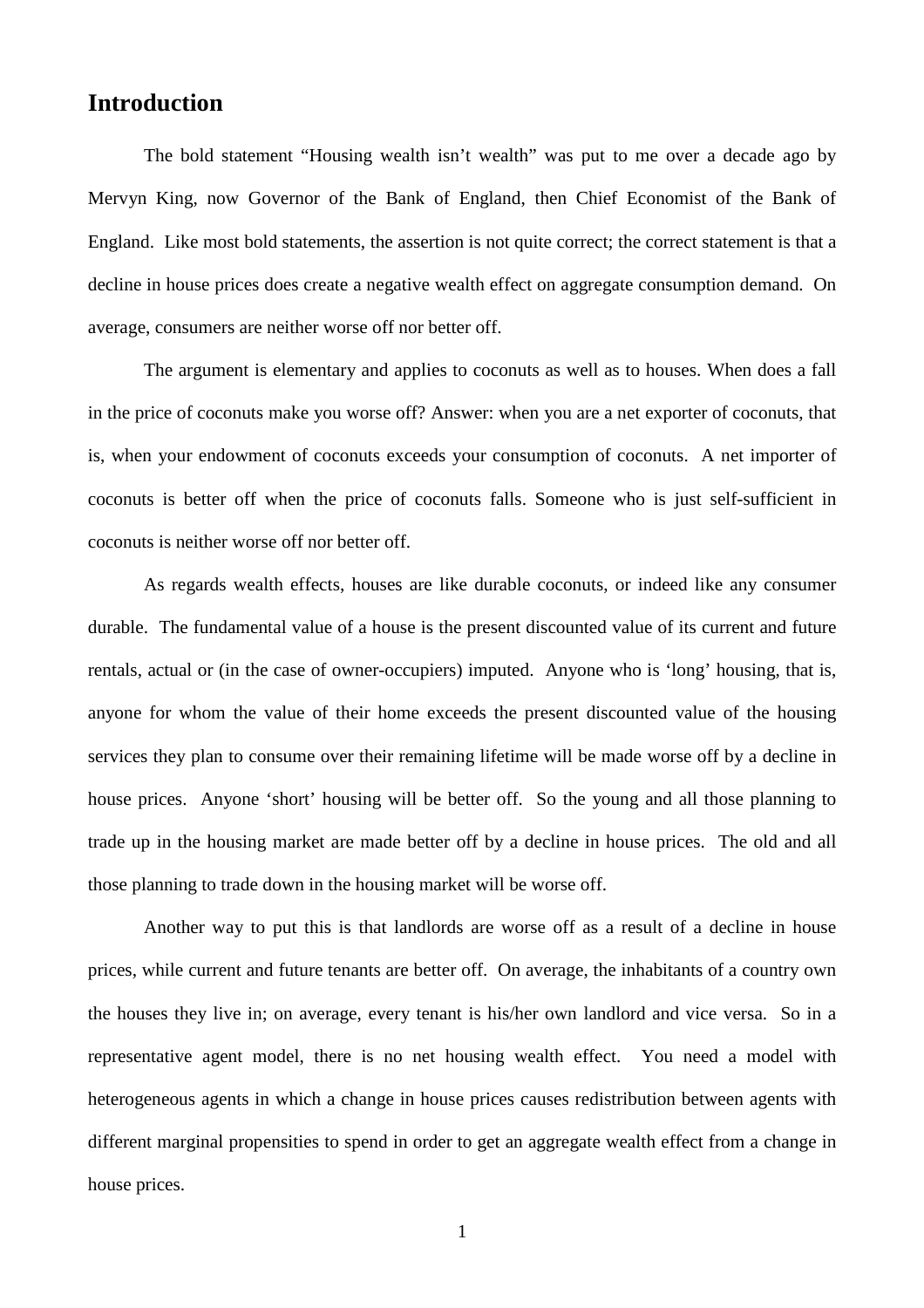Most econometric or calibrated numerical models I am familiar with treat housing wealth just like the value of stocks and shares as a determinant of household consumption. Their designers appear to forget that households consume housing services (for which they pay or impute rent) but not stock or bond services. A prominent example is the FRB/US model (see Brayton and Tinsley, eds. (1996), Brayton, Levin, Tryon, and Williams (1997), and Brayton, Mauskopf, Reifschneider, Tinsley and Williams (1997)). It is used frequently by participants in the debate on the implication of developments in the US housing market for US consumer demand. A recent example is Frederic S. Mishkin's (2007) paper "Housing and the Monetary Transmission Mechanism". The FRB/US model *a-priori* constrains the wealth effects of housing wealth and other financial wealth to be the same. The long-run marginal propensity to consume out of non-human wealth (including housing wealth) is 0.038, that is, 3.8 percent.

In several simulations, Mishkin increases the value of the long-run marginal propensity to consume out of housing wealth to 0.076, that is, 7.6 percent, while keeping the long-run marginal propensity to consume out of non-housing financial wealth at 0.038.

The argument for an effect of a change in house prices on consumption other than the pure wealth effect, is that housing wealth is collateralisable. Households-consumers can borrow against the equity in their homes and use this to finance consumption. If they are credit-constrained, a boost to housing wealth would relax the credit constraint and temporarily boost consumption spending. Of course, the increased debt will have to be serviced, and eventually consumption will have to be below the level it would have been at in the absence of the mortgage equity withdrawal (MEW). So even if the *impact effect* or short-run effect on consumption of a change in house prices can be represented adequately through a higher marginal propensity to consume out of collateralisable housing wealth than out of non-collateralisable (human) wealth, in the long run, the lower net financial assets of the household will reduce consumption compared to what it would have been if the change in wealth had been due to a change in non-collateralisable wealth.

Ben Bernanke (2007), Don Kohn (2006), Fredric Mishkin (2008), Randall Kroszner (2005, 2008) and Charles Plosser (2007) all have made statements to the effect that the credit effect, collateral effect or MEW effect of a change in house prices is on top of, that is, in addition to, the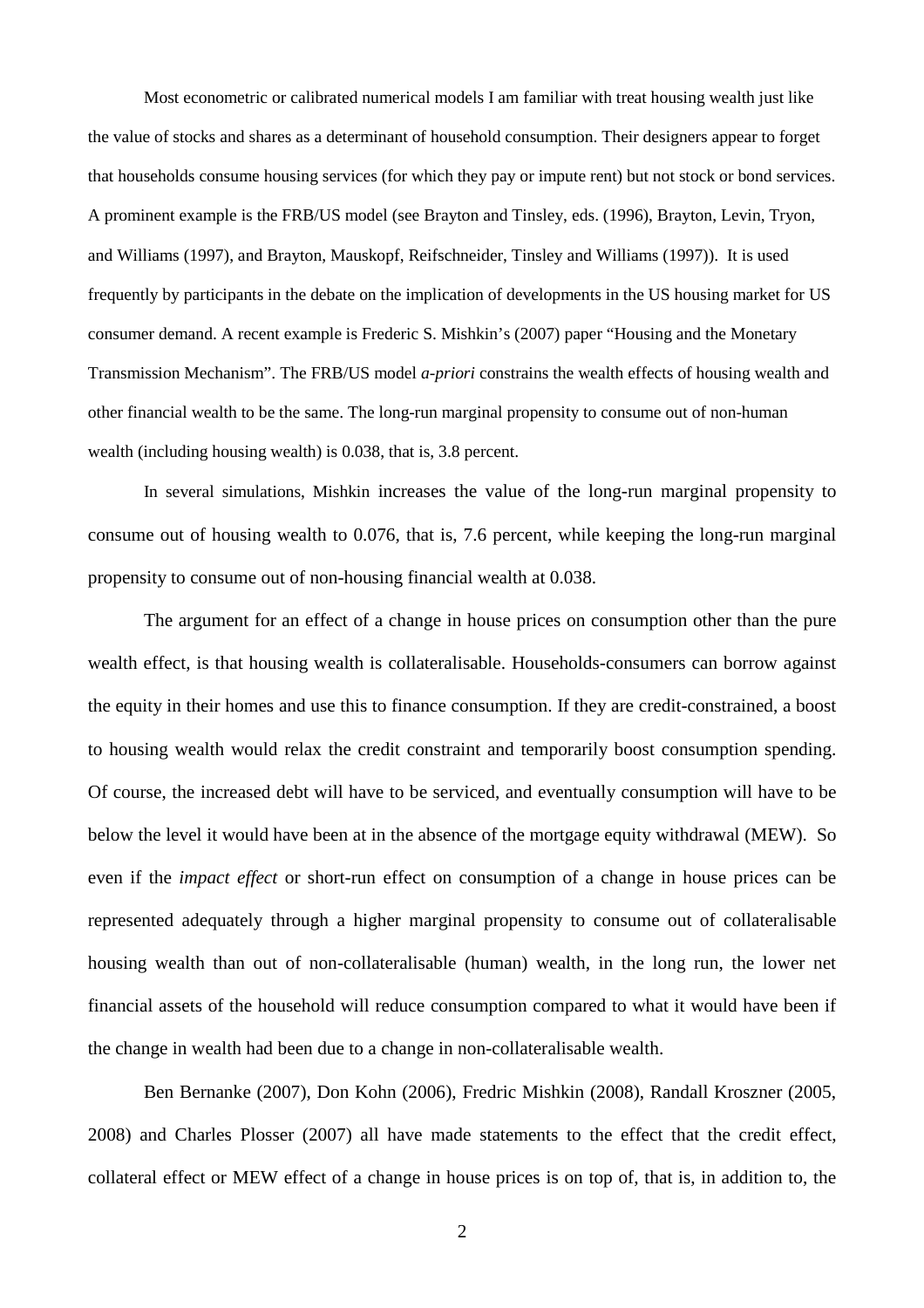'normal' wealth effect.<sup>3</sup> The message of this paper is that the benchmark model should instead by one in which there is no pure wealth effect from a change in house prices and in which therefore the collateral effect is instead of, not in addition to, the normal wealth effect. By overestimating the effect on consumer demand of a change in house prices, the monetary authority may be led to move its rates too aggressively.

The failure to treat a change in fundamental house prices as a distributional and credit constraint/collateral issue for consumers and, through Tobin's *q,* as a residential investment issue rather than as the source of a wealth effect continues to plague even the most recent literature. An example is an NBER working paper by Casey Mulligan and Luke Threinen, "Market Responses to the Panic of 2008", that appeared in October 2008.<sup>4</sup> In their paper, Mulligan and Threinen "... *model the panic of 2008 as part of the wealth and substitution effects deriving from a housing price crash that began in 2006. The dissipation of the wealth effect stimulates a reorganization of the banking industry and increases in employment, GDP, and unemployment."* (Mulligan and Threinen (2008)). Casey and Mulligan also don't take the 'escape route' stressed in the present paper, that there *is* a pure wealth effect from a change in house prices that reflects a speculative bubble instead

 $\overline{a}$ 

<sup>3</sup> Bernanke (2007): *"If the financial accelerator hypothesis is correct, changes in home values may affect household borrowing and spending by somewhat more than suggested by the conventional wealth effect because changes in homeowners' net worth also affect their external finance premiums and thus their costs of credit."* 

Kohn (2006): *"Between the beginning of 2001 and the end of 2005, the constant-quality price index for new homes rose 30 percent and the purchase-only price index of existing homes published by the Office of Federal Housing Enterprise Oversight (OFHEO) increased 50 percent. These increases boosted the net worth of the household sector, which further fueled* (sic) *the growth of consumer spending directly through the traditional "wealth effect" and possibly through the increased availability of relatively inexpensive credit secured by the capital gains on homes."* 

*Kroszner (2005):* "*As some of the "froth" comes off of the housing market – thereby reducing the positive "wealth effect" of the strength in the housing sector -- and people fully adjust to higher energy prices, I see the growth in real consumer spending inching down to roughly 3 percent next year."*

Kroszner (2008*), " falling home prices can have local and national consequences because of the erosion of both property tax revenue and the support for consumer spending that is provided by household wealth."*

Mishkin (2008, p.363): *"By raising or lowering short-term interest rates, monetary policy affects the housing market, and in turn the overall economy, directly and indirectly through at least six channels: through the direct effects of interest rates on (1) the user cost of capital, (2) expectations of future house-price movements, and (3) housing supply; and indirectly through (4) standard wealth effects from house prices, (5) balance sheet, credit-channel effects on consumer spending, and (6) balance sheet, credit channel effects on housing demand."* Mishkin (2008a, p. 378):

*<sup>&</sup>quot;Although FRB/US does not include all the transmission mechanisms outlined above, it does incorporate direct interest rate effects on housing activity through the user cost of capital and through wealth (and possibly credit-channel) effects from house prices, where the effects of housing and financial wealth are constrained to be identical."*

Plossser (2007): *" changes in both home prices and stock prices influence household wealth and therefore impact consumer spending and aggregate demand."*

Plosser (2007):*"To the extent that reductions in housing wealth do occur because of a decline in house prices, the negative wealth effect may largely be offset for many households by higher stock market valuations. "*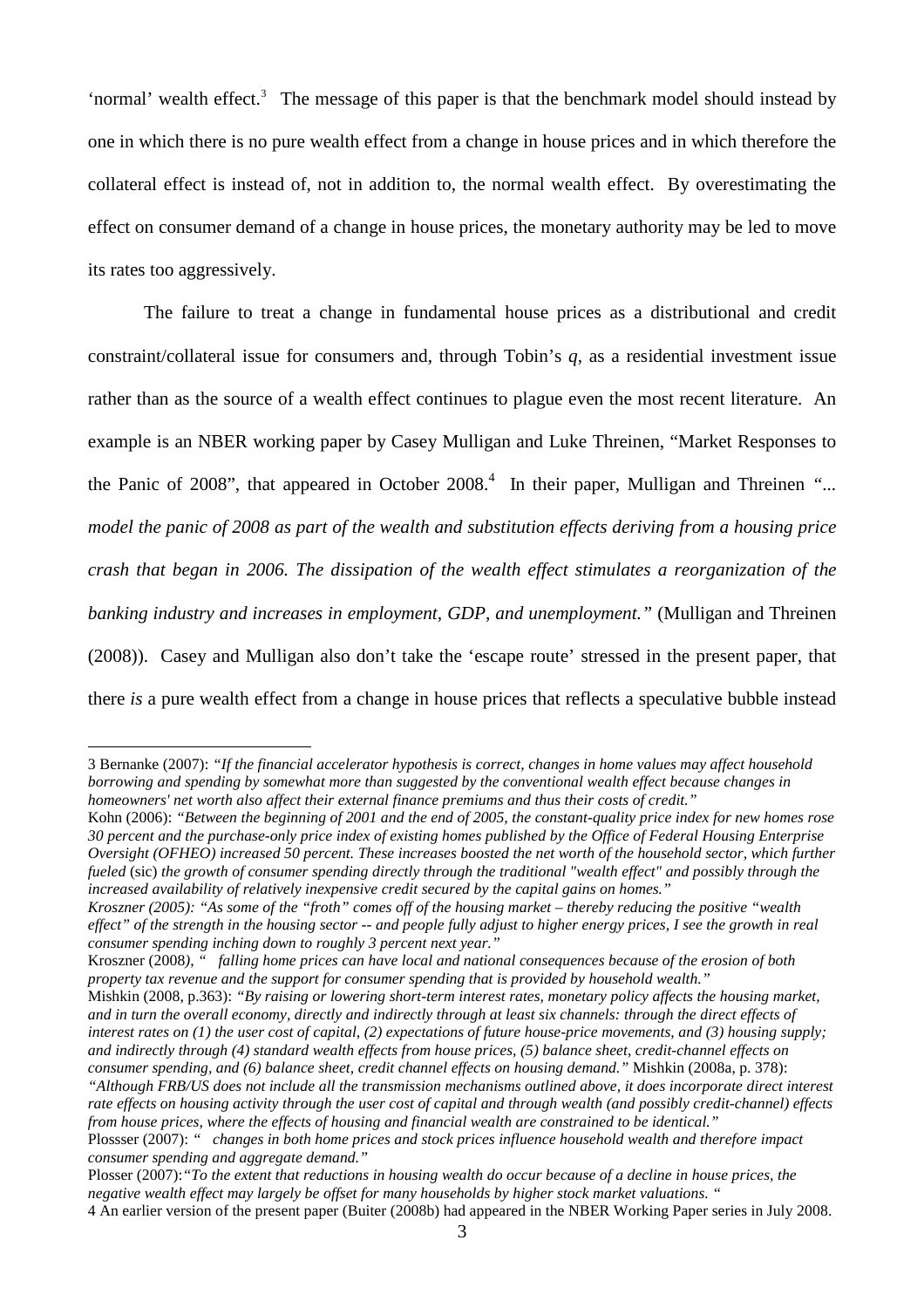of a change in economic fundamentals (the present discounted value of future rentals): "The expected capital losses in the long run are not necessarily reflective of a "bubble," but may rather have served to ration housing." (Mulligan and Threinen (2008)).

The insight that housing wealth isn't wealth has the status of a folk theorem in macro consumer demand theory and empirics (see e.g. Buchanan and Fiotakis (2004), Edelstein and Lum (2004), Case, Quigley, and Shiller (2005) and Carroll, Otsuka, and Slacalek (2006)). A rigorous statement and formal model of the proposition is not, as far as I know, available. The representative agent special case of the model presented in this paper can be found in the Appendix to Buiter (2008a).

The paper does not develop a complete general equilibrium model, although it would be trivial to add a simple version of the missing components, especially if I am permitted the luxury of a small open economy with perfect international mobility of financial capital. To establish the proposition that there is no pure wealth effect on consumption from a change in the fundamental value of a unit of housing capital, or the proposition that a housing bubble does have a pure wealth effect, all that is required is the aggregate consumption function and a *subset* of the economy-wide equilibrium conditions – in particular the housing autarky assumption that the housing stock is owned only by domestic consumers. The determination of the equilibrium real wage, the real interest rate, the production of non-housing consumption goods and the relative price of housing services and other consumption goods is irrelevant from the point of view of establishing the two main propositions of the paper.

# **1. The model**

### **Individual household behaviour**

For sake of brevity, I consider an integrated household-consumer-home owner-construction firm owner and worker, rather than the separate household and business entities. The structure of preferences is irrelevant to the result, as long utility is increasing in consumption of housing services and consumption of non-housing goods and services. What matters for the result are first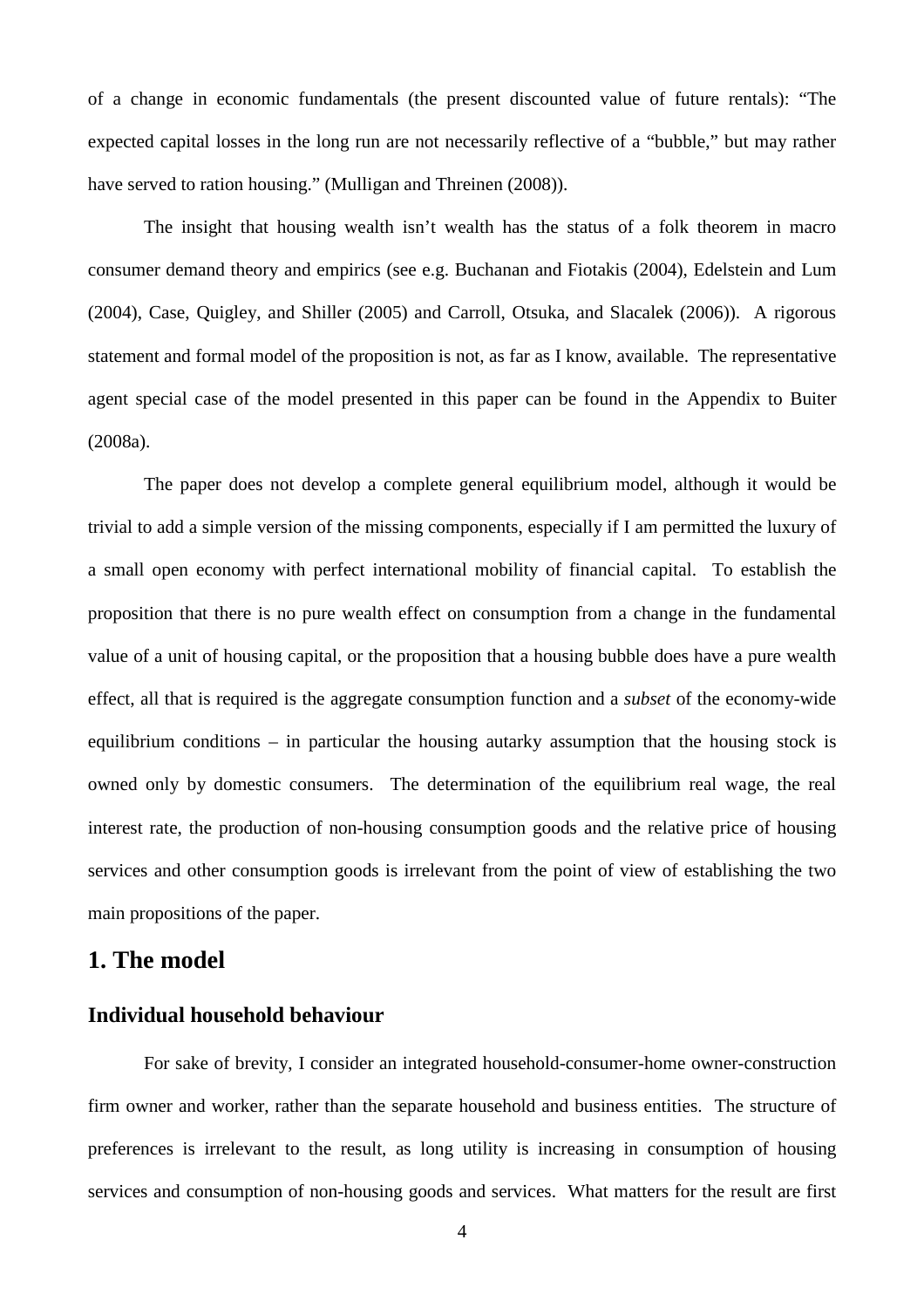the assumption of housing autarky for the economy under consideration and second the absence of life-cycle-related effects on the demand for housing services.

Housing autarky means that there are no foreign owners of domestic housing. As regards age-related variations in the demand for housing services, in the Yaari-Blanchard OLG model used in what follows (for expositional simplicity), every surviving household has the same remaining life expectancy, regardless of the age of the household (see Yaari (1965), Blanchard (1985) and Buiter (1988)). In addition, the current housing stock and all future contributions to the flow of rental income from housing are fully owned by those currently alive. This is in contrast to human capital, where the future wages earned (net of taxes on labour income paid) by the unborn are not owned by any private agent currently alive today. This is a consequence of the implicit assumption of the absence of hereditary slavery. When combined with the assumption of no (operative) intergenerational gift and bequest motive, it generates absence of debt neutrality in the Yaari-Blanchard OLG model as in the Allais-Samuelson OLG model.

From the perspective of the ownership of financial assets (as opposed to the ownership of human capital), the Yaari-Blanchard OLG model is, however, like a representative agent model. There are therefore no redistributional effects from house price changes. Combined with the assumption of housing autarky (there is no foreign ownership of the housing stock), this means that any equilibrium is indistinguishable from an equilibrium in which every household always consumes its own endowment of housing services.

 Once born, each household has a constant, age-independent instantaneous probability of. dying,  $\mu \ge 0$ . The birth rate,  $\beta \ge 0$ , is constant. With  $\beta = 0$  the model reduces to the representative agent model, regardless of whether  $\mu$  is positive or zero. At time  $t$  a surviving household born at time  $v \le t$  earns an exogenous wage income  $w(t, v) \ge 0$  (for simplicity, each household's labour supply is assumed inelastic and scaled to unity), pays lump-sum taxes  $\tau(t, v)$ , consumes an amount of non-housing goods and services  $z(t, v) \ge 0$ , and an amount of housing services  $\rho(t, v) \ge 0$ . The rest of its income is either saved in the form of real financial assets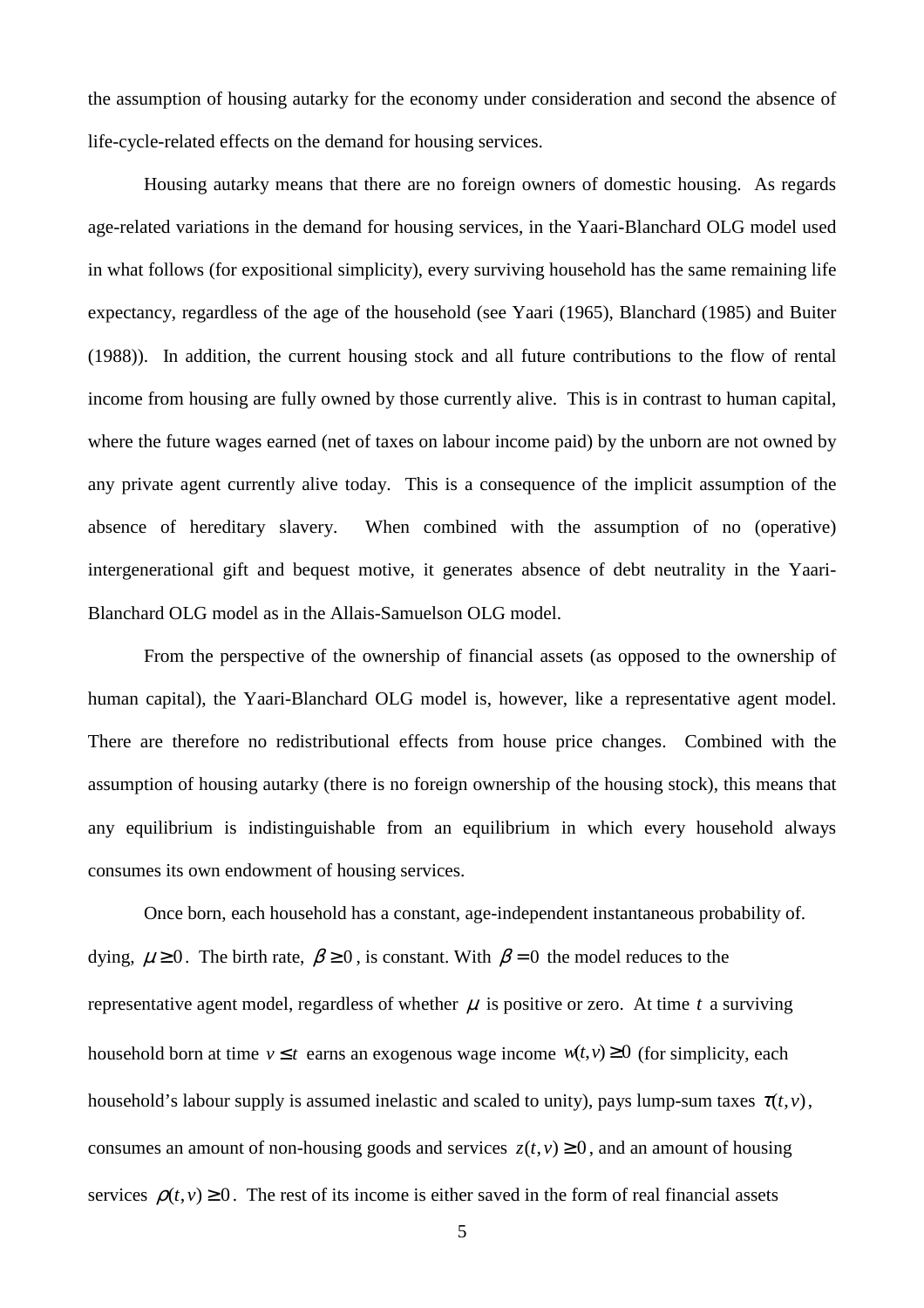earning the instantaneous risk-free real interest rate  $r(t)$  plus a competitive annuity rate (to be discussed) or spent on acquiring housing equity at a price  $p^k(t)$  for an ownership claim to one unit of installed physical housing capital. Here  $k(t, v)$  is the number of housing shares owned by generation *v* at time *t*. A unit of real housing capital earns real rental income or dividend  $x(t)$ . Real financial wealth held by the household, excluding the value of the stock of housing it owns, is denoted *f(t,v).* Non-housing goods and services are the num*é*raire. The price of a unit of housing services in terms of non-housing goods and services is  $p(t)$ .

 There are efficient competitive annuities markets. Surviving households earn an annuity premium rate  $r^{\ell}$  on their non-human wealth (including housing wealth). When a household dies, all its non-human wealth (which can be negative) accrues to the life-insurance company that has sold them the annuity. There is free entry into the annuities market; therefore  $r^{\ell} = \mu$ .

A utility-maximising competitive representative household born at time  $v \leq t$  and having survived until time  $t<sub>1</sub>$ , maximizes the time-additive objective function in (1) subject to the instantaneous budget identity (2) and the solvency constraint (3). The expectation operator conditional on information at time *t* is  $E_t$ ,  $\theta$  is the subjective rate of pure time preference and  $\sigma$  is the reciprocal of the intertemporal substitution elasticity.

$$
W(t, v) = E_t \int_t^{\infty} e^{-\theta(s-t)} u(\rho(s, v), z(s, v)) ds, \ \theta > 0
$$
  

$$
u(\rho, z) = \frac{1}{1 - \sigma} (\rho^{\eta} z^{1 - \eta})^{1 - \sigma}; \ 0 < \eta < 1; \ \sigma > 0, \ \sigma \neq 1
$$
  

$$
= \ln (\rho^{\eta} z^{1 - \eta}); \ \sigma = 1
$$
 (1)

$$
\frac{df(t,v)}{dt} + p^{k}(t)\frac{dk(t,v)}{dt} = (r(t) + \mu) f(t,v) + (x(t) + \mu p^{k}(t)) k(t,v) \n+ w(t,v) - \tau(t,v) - z(t,v) - p(t)\rho(t,v)
$$
\n(2)

$$
\lim_{s \to \infty} e^{-\int_{t}^{s} (r(u) + \mu) du} \left( f(s, v) + p^{k}(s)k(s, v) \right) \ge 0
$$
\n(3)

We assume that the (expected) rates of return on housing equity and on other financial assets are the same, so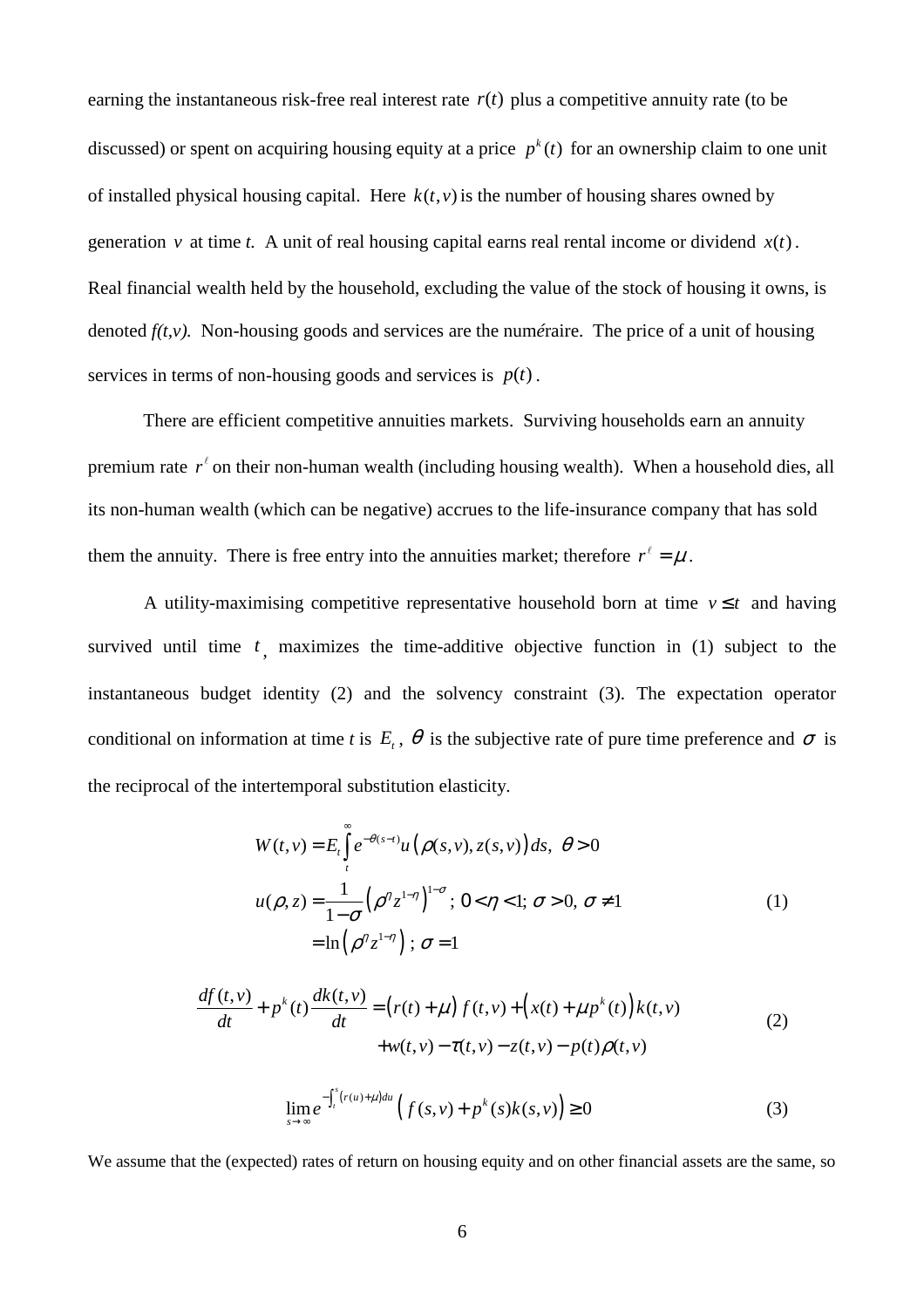$$
r = \frac{x}{p^k} + \frac{\dot{p}^k}{p^k} \tag{4}
$$

It follows that the instantaneous budget identity can be rewritten as:

$$
\frac{d}{dt}\Big(f(t,v) + p^{k}(t)k(t,v)\Big) = \Big(r(t) + \mu\Big)\Big(f(t,v) + p^{k}(t)k(t,v)\Big) \n+ w(t,v) - \tau(t,v) - z(t,v) - p(t)\rho(t,v)
$$
\n(5)

The only uncertainty in the model is uncertain life expectancy, if the probability of death  $\mu$ is positive. The objective functional  $W(t, v)$  in (1) can therefore be rewritten as

$$
W(t,v) = \int_{t}^{\infty} e^{-(\theta + \mu)(s-t)} u\left(\rho(s,v), z(s,v)\right) ds
$$
 (6)

Let the present discounted value of current and future after-tax labour income or human capital of a household of generation *v* at time  $t \ge v$  be denoted  $h(t, v)$ :

$$
h(t,v) = \int_{t}^{\infty} e^{-\int_{t}^{s}(r(u)+\mu)du} \left(w(s,v) - \tau(s,v)\right)ds
$$
 (7)

The solvency constraint (3), the instantaneous budget identity (2) and (7) permit us to write the intertemporal budget constraint of the household as follows:

$$
f(t,v) + p^{k}(t)k(t,v) + h(t,v) \ge \int_{t}^{\infty} e^{-\int_{t}^{s}(r(u)+\mu)du} \left[ z(s,v) + p(s)\rho(s,v) \right] ds \tag{8}
$$

The first-order conditions for housing and non-housing consumption imply that, for all  $s \geq t$  :

$$
\frac{\rho(s)}{z(s)} = \left(\frac{\eta}{1-\eta}\right) p(s)^{-1}
$$
\n(9)

$$
z(s,v) = z(t,v)e^{\int_t^s \left(\frac{r(u)-\theta}{\sigma}\right)du} \left(\frac{p(s)}{p(t)}\right)^{\eta\left(\frac{\sigma-1}{\sigma}\right)}
$$
(10)

$$
\lambda(t,v) = (1-\eta) \left(\frac{\eta}{\left(1-\eta\right)p(t)}\right)^{\eta(1-\sigma)} z(t,v)^{-\sigma} \tag{11}
$$

 $\dot{\lambda} = -(r + \mu)\lambda$ (12)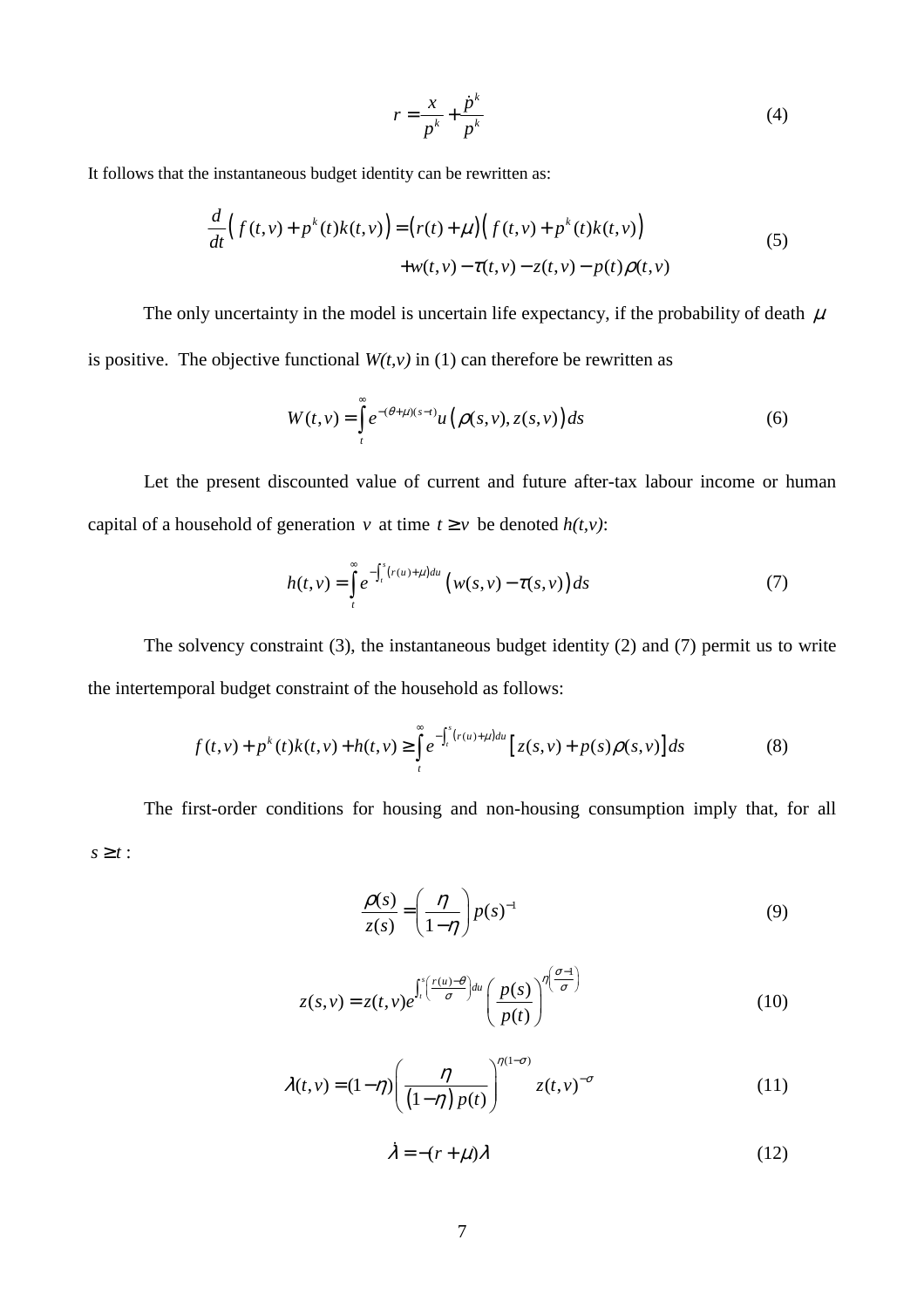Here  $\lambda(t, v)$  is the co-state variable of real private non-human wealth at time *t* for a household born at time  $\nu$  (measured in units of utility), whose equation of motion is given in (2) or (5), that is, the present value shadow price for a household of generation *v* of private financial wealth and housing wealth.

From equations (8) to (12), we can obtain the following individual decision rules for consumption or consumption functions. Total consumption of both housing services and nonhousing goods and services is denoted  $c = p\rho + z$ :

$$
z(t, v) = (1 - \eta)c(t) \tag{13}
$$

$$
\rho(t,v) = \frac{\eta}{p(t)} c(t) \tag{14}
$$

$$
c(t,v) = \xi(t) \left[ f(t,v) + p^k(t)k(t,v) + h(t,v) \right]
$$
\n(15)

where  $\xi(t)$ , the marginal propensity to consume out of comprehensive wealth, is independent of generation-specific parameters and variables.

$$
\xi(t) = \left[ \int_{t}^{\infty} e^{-\int_{t}^{s} \left[ \left( \frac{\sigma - 1}{\sigma} \right) r(u) + \mu + \frac{\theta}{\sigma} \right] du} \left( \frac{p(s)}{p(t)} \right)^{\eta \left( \frac{\sigma - 1}{\sigma} \right)} ds \right]^{-1}
$$
(16)

Equations  $(5)$ ,  $(7)$ ,  $(8)$  (holding with equality) and  $(15)$  imply:

$$
\frac{dc(t,v)}{dt} = \left(r(t) + \mu + \frac{\dot{\xi}(t)}{\xi(t)} - \xi(t)\right)c(t,v)
$$
\n(17)

For the logarithmic instantaneous felicity function  $\sigma = 1$ , this simplifies to

$$
\xi(t) = \xi = \theta + \mu \tag{18}
$$

and the familiar consumption Euler equation

$$
\frac{dc(t,v)}{dt} = (r(t) - \theta)c(t,v)
$$
\n(19)

## **Aggregation**

For any individual household flow or stock variable  $y(t, v)$  we define the population aggregate *Y*(*t*) as follows: for  $\beta > 0$ ,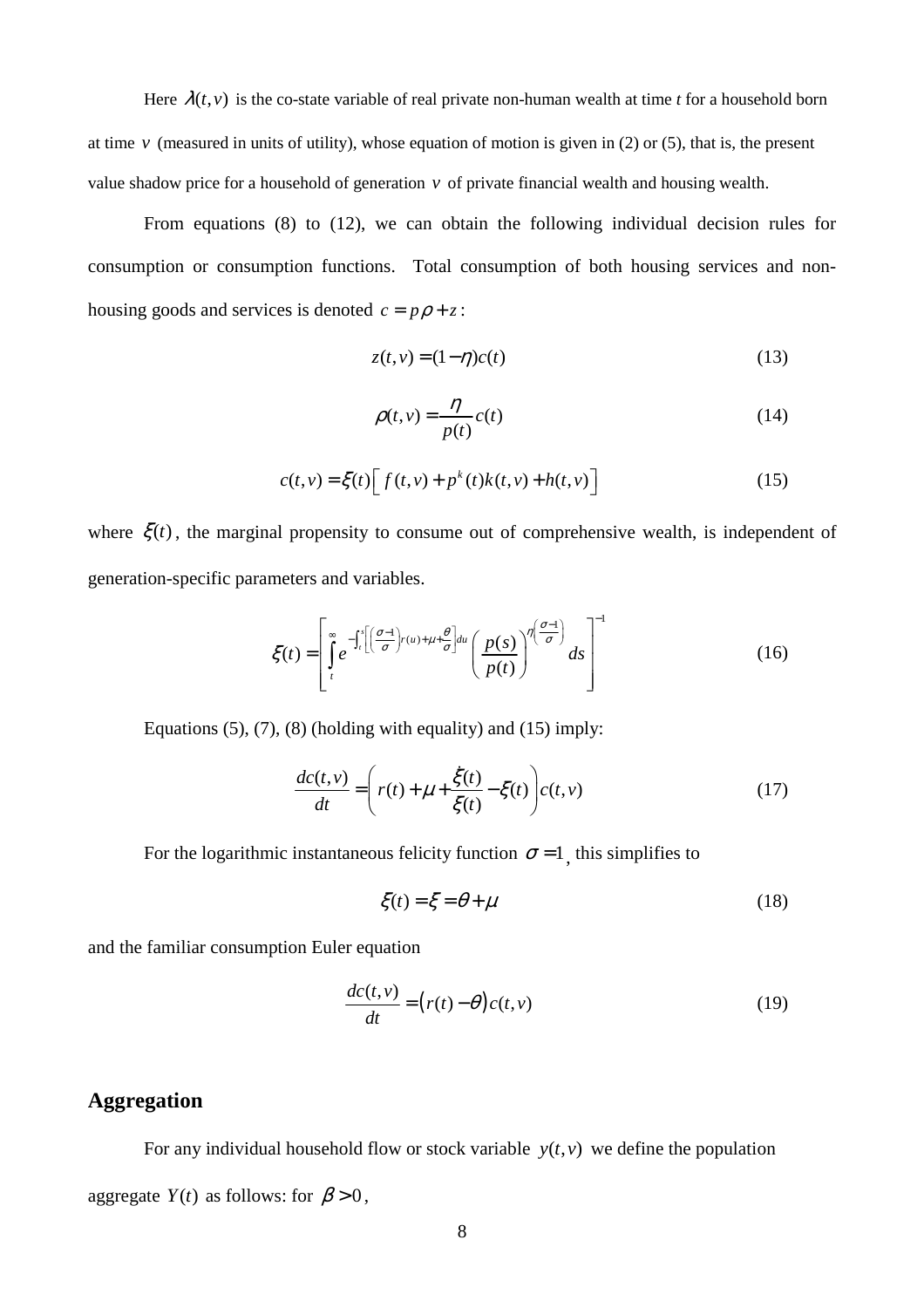$$
Y(t) = \int_{-\infty}^{t} y(t, v) S(t, v) dv
$$
\n(20)

where  $S(t, v)$  is the number of households born at time *v* that are still alive at time *t*. Let  $O(t) > 0$ be the size of the population (the size of the labour force or the number of households) at time *t.* 

$$
S(t, v) = \beta O(v)e^{-\mu(t-v)}
$$
\n(21)

and

$$
O(v) = O(0)e^{(\beta - \mu)v}
$$
\n<sup>(22)</sup>

Without loss of generality let  $O(0) = 1$ . So

$$
S(t, v) = \beta e^{-\mu t + \beta v} \qquad \text{if } \beta > 0 \tag{23}
$$

and

$$
Y(t) = \beta e^{-\mu t} \int_{-\infty}^{t} y(t, v)e^{\beta v} dv
$$
 (24)

We cover the case of a zero birth rate as follows:

When 
$$
\beta = 0
$$
,  
\n $y(t, v) = y(t)$   
\nand  
\n $Y(t) = e^{-\mu t} y(t)$  (25)

I also assume that each consumer is born just with his endowment of human wealth – there are no intergenerational gifts and bequests – and therefore:

$$
f(t,t) + p^{k}(t)k(t,t) = 0
$$
\n(26)

Also, for simplicity, assume that everyone alive earns the same wage and pays the same taxes, so

$$
w(t, v) = w(t)
$$
  
\n
$$
\tau(t, v) = \tau(t)
$$
\n(27)

It follows that each surviving member of every generation has the same human wealth:

$$
h(t, v) = h(t) \tag{28}
$$

The aggregate consumption function is given by: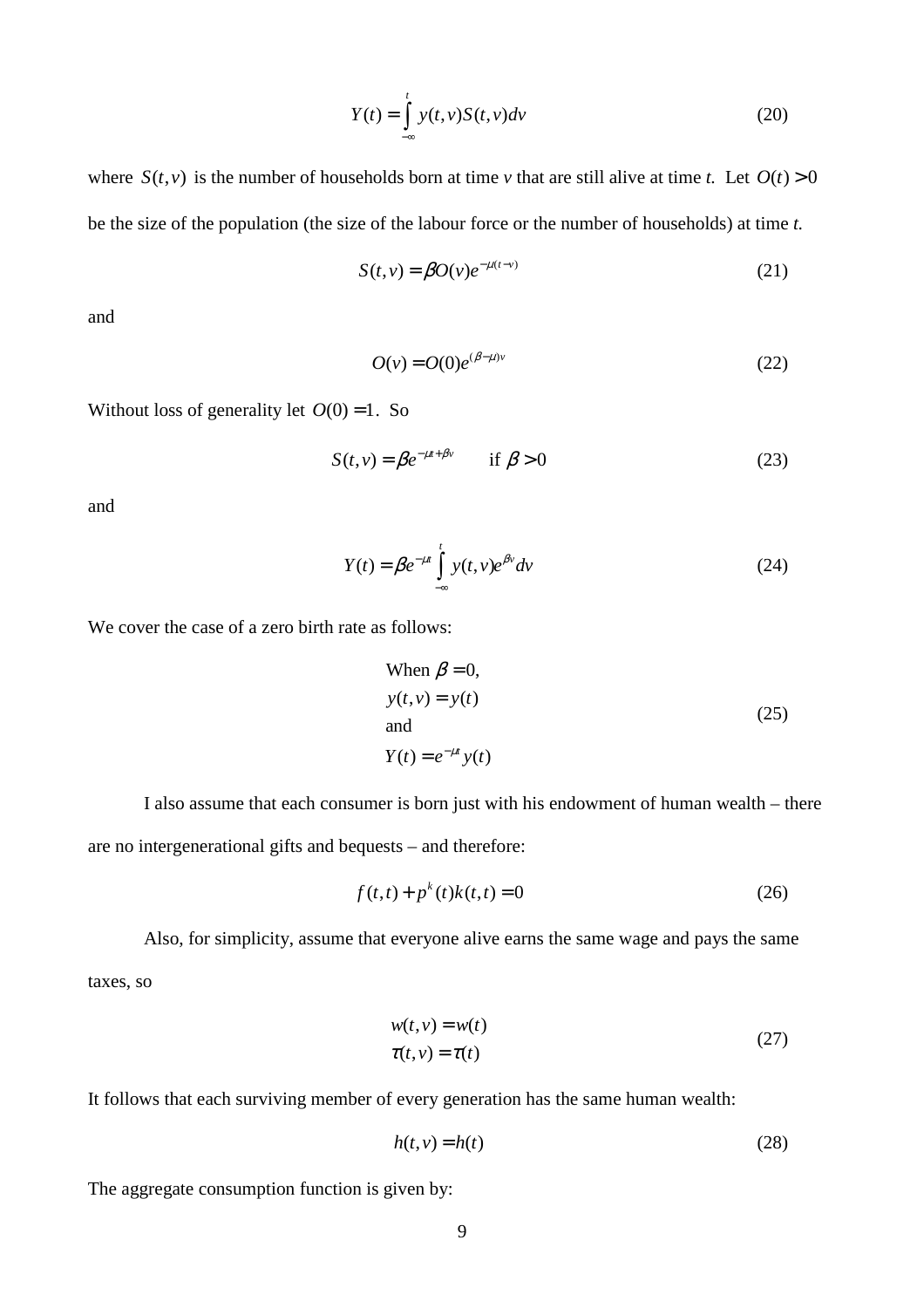$$
C(t) = \xi(t) \left[ F(t) + p^{k}(t)K(t) + H(t) \right]
$$
\n(29)

$$
Z(t) = (1 - \eta)C(t) \tag{30}
$$

$$
R(t) = \frac{\eta}{p(t)} C(t)
$$
\n(31)

With

$$
\frac{d}{dt}\Big(F(t) + p^k(t)K(t)\Big) = r(t)\Big(F(t) + p^k(t)K(t)\Big) + W(t) - T(t) - Z(t) - p(t)R(t) \tag{32}
$$

$$
\dot{H}(t) = [r(t) + \beta]H(t) - W(t) + T(t)
$$
\n(33)

If follows that the aggregate consumption 'Euler equation' is given by:

$$
\dot{C} = \left(r + \beta - \xi + \frac{\dot{\xi}}{\xi}\right)C - \beta\xi\left(F + p^k K\right)
$$
\n(34)

With the logarithmic utility function,  $\sigma = 1$ , the aggregate consumption Euler equation simplifies to:

$$
\dot{C} = (r + \beta - \mu - \theta)C - \beta(\theta + \mu)\left(F + p^k K\right)
$$
\n(35)

## **The accumulation of housing capital**

There is a continuum of competitive home construction firms on the unit circle that maximize profits by accumulating housing capital and letting it out. Each firm maximises the following objective function:

$$
V(t) = \int_{t\infty}^{\infty} e^{-\int_{t}^{s} r(u) du} \left( p(s)\alpha(s)K(s) - A(s) \right) ds
$$
  
\n
$$
\alpha > 0; K \ge 0
$$
\n(36)

subject to the constraint that the resource cost of housing capital formation is quadratic in the investment rate,

$$
A(t) = I(t) + \frac{\gamma}{2} \frac{(I(t) - (\delta + n)K(t))^2}{K(t)}
$$
(37)

and the capital stock adjustment identity

$$
\dot{K} = I - \delta K \tag{38}
$$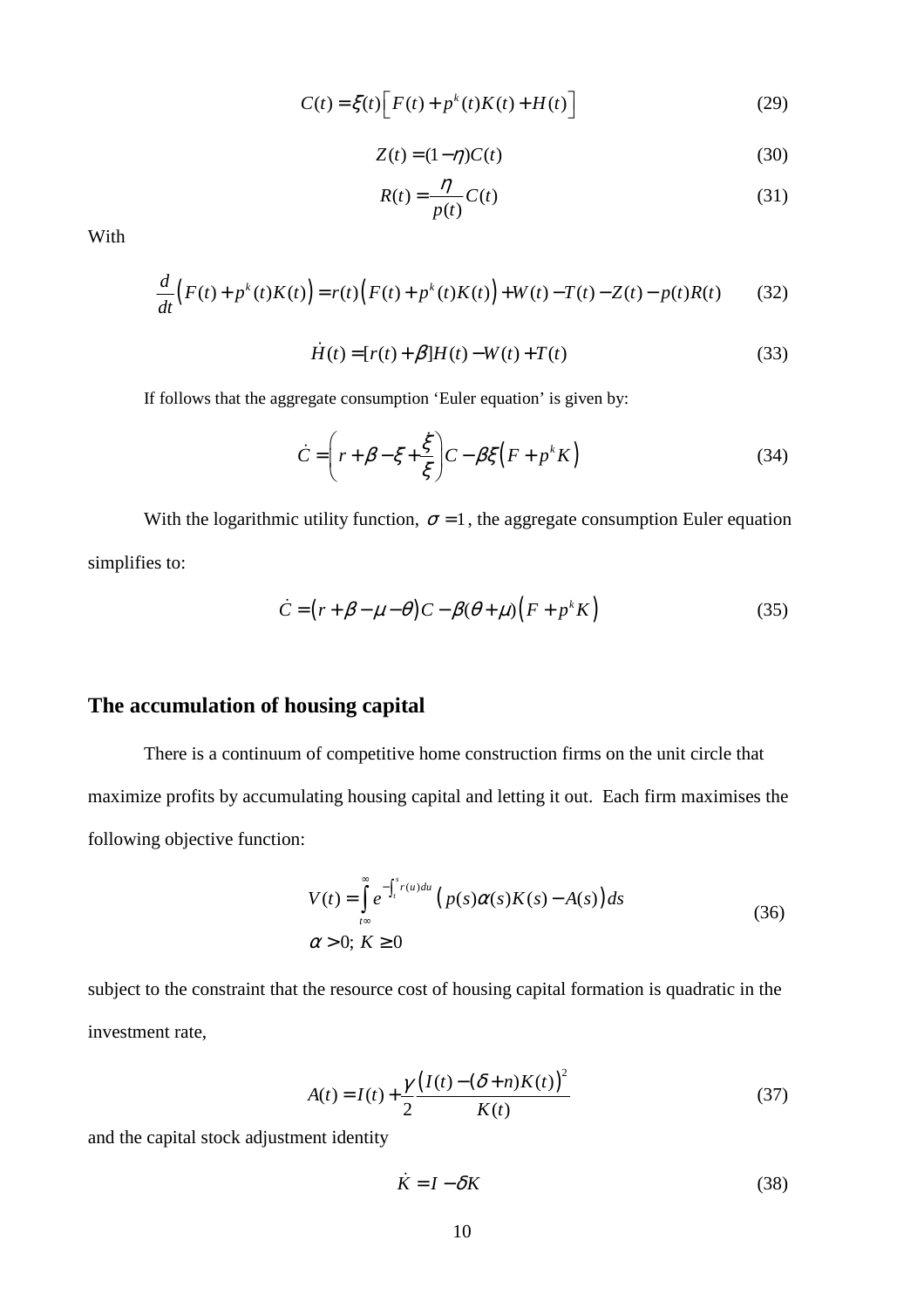Here  $\gamma \ge 0$  measures the severity of the housing capital adjustment costs,  $\delta \ge 0$  is the constant proportional deprecation rate of the stock of housing capital and *n* is the natural real growth rate of the economy (the growth rate of the labour force in efficiency units). When  $\gamma \rightarrow \infty$ we have the case of unaugmentable capital. When  $\gamma \rightarrow \infty$  and  $\delta = 0$  we have the case of housing as 'land' in the sense of the unaugmentable and indestructible contribution of nature. When  $\gamma$  is positive but finite, the housing stock is fixed in the short run but augmentable in the long run. Note that the decision rule of the construction company would not change if instead of maximising its fundamental value, V, it maximised its market value,  $p^{k} K = V + bK$ , where *b* is the bubble component in the market value of a unit of installed capital, as long as the bubble component is independent of the actions of the firm (see below).

Unlike its owners, this enterprise does not die. Its discount rate is therefore the risk-free real interest rate, without the annuity premium added (see Buiter (1989)). The production function for housing services is assumed to be linear in the capital stock and is given by  $\alpha(s)K(s)$ .

 The first-order conditions for an optimum imply that optimal investment is governed by equations (39) and (40):

$$
I = \left(\delta + n + \frac{1}{\gamma} \left(q(t) - 1\right)\right) K(t) \tag{39}
$$

$$
q(t) = \int_{t}^{\infty} e^{-\int_{t}^{s} ((r(u)+\delta))du} \left[ p(s)\alpha(s) + \gamma(\delta+n) \left( \frac{I(s)}{K(s)} - (\delta+n) \right) + \frac{\gamma}{2} \left( \frac{I(s)}{K(s)} - (\delta+n) \right)^{2} \right] ds
$$
 (40)

or

$$
\frac{\dot{q}}{q} + \frac{p\alpha + \gamma(\delta + n)\left(\frac{I}{K} - (\delta + n)\right) + \frac{\gamma}{2}\left(\frac{I}{K} - (\delta + n)\right)^2}{q} = r + \delta \tag{41}
$$

The shadow price of the capital stock (the current value co-state variable of  $K(t)$  in (38)), is Tobin's 'marginal *q'.* The market value of the equity held in the construction companies is also given by (36).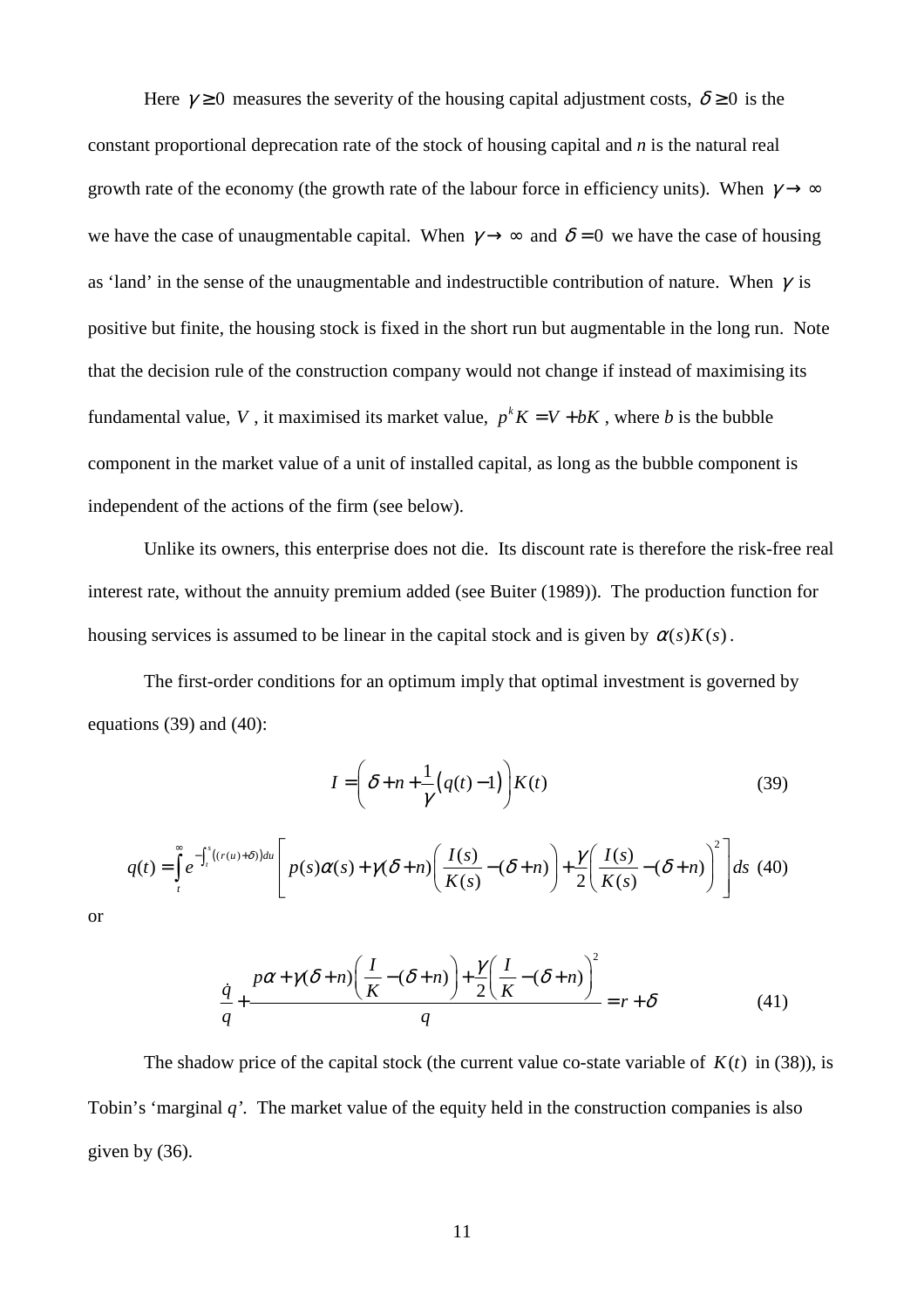Because the investing firm is assumed to be a price taker, and because the production function of housing services is linear in the capital stock and the investment adjustment cost function is linear homogeneous in the investment rate and the capital stock, Tobin's marginal *q* also equals Tobin's average *q,* which is the fundamental value of a unit of installed housing capital.

This result, first established by Hayashi (1982), implies that

$$
V(t) = q(t)K(t) \tag{42}
$$

The intuition is, as stated in Hayashi (1982), that average Tobin's *q* (and marginal Tobin's *q*) are independent of the initial capital stock if the production and installation functions are linear homogeneous and if the firm is a price-taker.

I write the market value of a unit of installed housing capital as

$$
p^k = q + b \tag{43}
$$

The first term on the RHS of (43) is the fundamental value of a unit of installed housing, defined by (40) and (39), that is, its shadow price. When  $p^k$  is interpreted not as a shadow price in a dynamic optimisation problem, where the boundary conditions for optimality ensure that the shadow price supports the optimum (that is,  $b(t) = 0$ ), but rather as an asset market price set in a market where there is no invisible hand to impose the transversality condition, there can also be a bubble term  $b(t)$  in (43). If the bubble is (myopically) rational, then

$$
\dot{b} = (r + \delta)b \tag{44}
$$

The competitive rental rate for housing services, *x* , earned by households as dividends from their ownership of housing capital (see equation (2)) is given by

$$
x = p\alpha + \gamma(\delta + n) \left(\frac{I}{K} - (\delta + n)\right) + \frac{\gamma}{2} \left(\frac{I}{K} - (\delta + n)\right)^2 - \delta p^k.
$$
 (45)

### **Equilibrium in the housing market or housing autarky**

We now impose economy-wide equilibrium in the housing market:

$$
R(s) = \alpha(s)K(s), \quad s \ge t \tag{46}
$$

It follows from (46), (43), (42), (36) and (32), that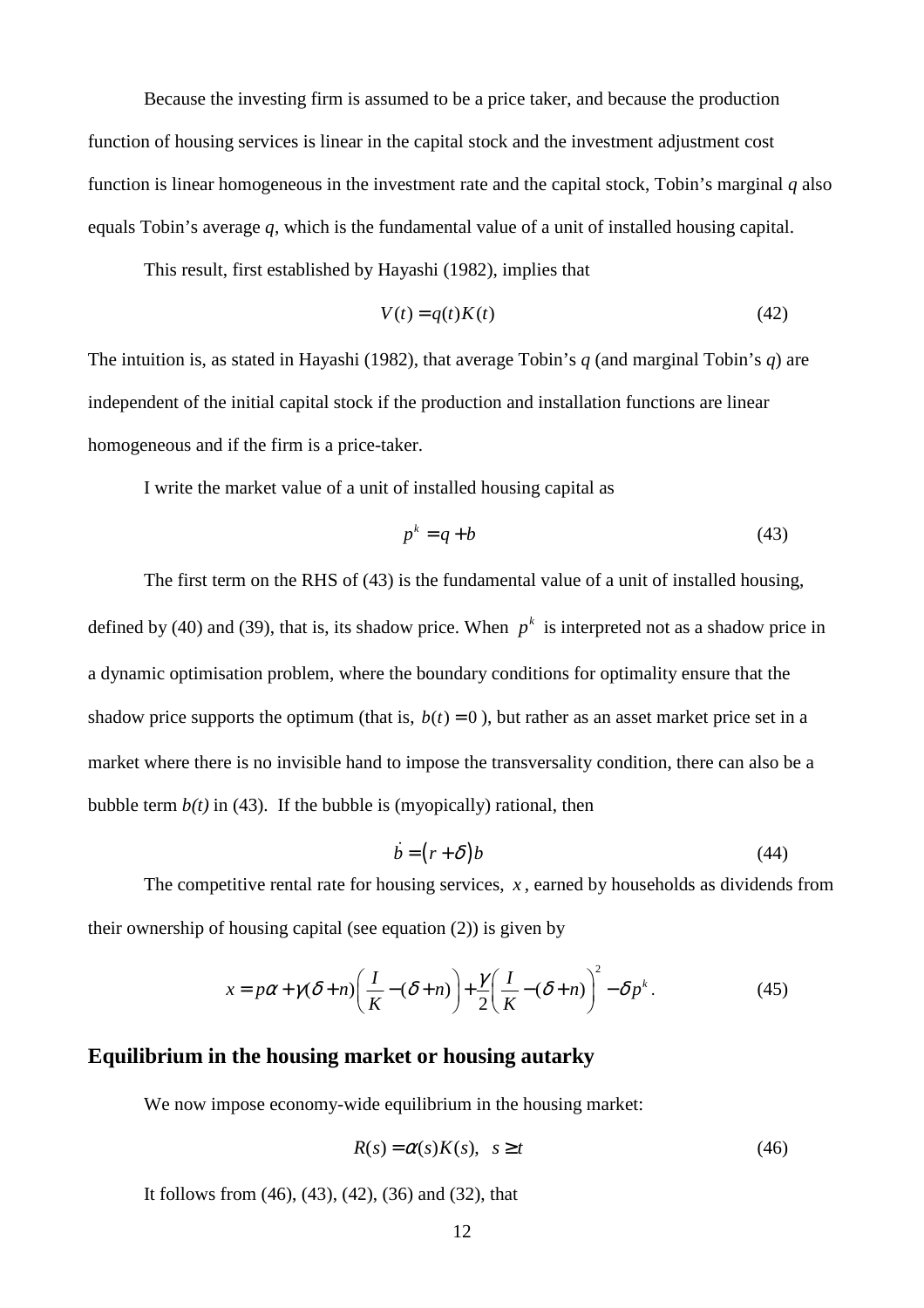$$
\int_{t}^{\infty} Z(s)e^{-\int_{t}^{s} r(u)du} ds = F(t) + p^{k}(t)K(t) - \int_{t}^{\infty} p(s)R(s)e^{-\int_{t}^{s} r(u)du} ds + \int_{t}^{\infty} (W(s) - T(s))e^{-\int_{t}^{s} r(u)du} ds
$$
\n
$$
= F(t) + b(t)K(t) - \Lambda(t) + \int_{t}^{\infty} (W(s) - T(s))e^{-\int_{t}^{s} r(u)du} ds
$$
\n(47)

where the present discounted value of all future costs of housing investment,  $\Lambda(t)$  is given by:

$$
\Lambda(t) = \int_{t}^{\infty} e^{-\int_{t}^{s} r(u) du} A(s) ds
$$
  
\n
$$
= \beta e^{-\mu t} \int_{-\infty}^{t} \int_{t}^{\infty} e^{-\int_{t}^{s} (r(u) + \mu) du} a(s, v) e^{\beta v} ds dv \text{ if } \beta > 0
$$
  
\n
$$
= e^{-\mu t} \int_{t}^{\infty} e^{-\int_{t}^{s} (r(u) + \mu) du} a(s, v) ds \text{ if } \beta = 0
$$
\n(48)

 The key point to note is that the aggregate intertemporal budget constraint (47) does not depend on the fundamental value of the current housing stock, *qK* . Housing variables enter the budget constraint only through the cost of future investment in housing,  $\Lambda$ , and through the bubble term in the house price equation, if there is one, *bK* .

 Once we impose the housing market equilibrium or housing autarky condition, given by the first equality in (46), we can rewrite the three consumption functions in the following manner:

$$
C = \left(\frac{1}{1-\eta}\right) \xi \left(F + bK - \Lambda + H\right)
$$
  
\n
$$
Z = (1-\eta)C
$$
  
\n
$$
pR = \eta C = \alpha K
$$
\n(49)

where

$$
\dot{F} = rF + W - T - (1 - \eta)C - A
$$
\n(50)

$$
\dot{\Lambda} = r\Lambda - A \tag{51}
$$

$$
\dot{H} = (r + \beta)H - W + T \tag{52}
$$

$$
\frac{d}{dt}(bK) = rbK\tag{53}
$$

$$
5 \text{ Similarly, } \int_{t}^{\infty} p(s)R(s)e^{-\int_{t}^{t} r(u)du} ds = \frac{\eta}{1-\eta} \Bigg(F(t) + b(t)K(t) - \Lambda(t) + \int_{t}^{\infty} (W(s) - T(s))e^{-\int_{t}^{t} r(u)du} ds\Bigg) \text{ and }
$$
  

$$
\int_{t}^{\infty} C(s)e^{-\int_{t}^{t} r(u)du} ds = \frac{1}{1-\eta} \Bigg(F(t) + b(t)K(t) - \Lambda(t) + \int_{t}^{\infty} (W(s) - T(s))e^{-\int_{t}^{t} r(u)du} ds\Bigg).
$$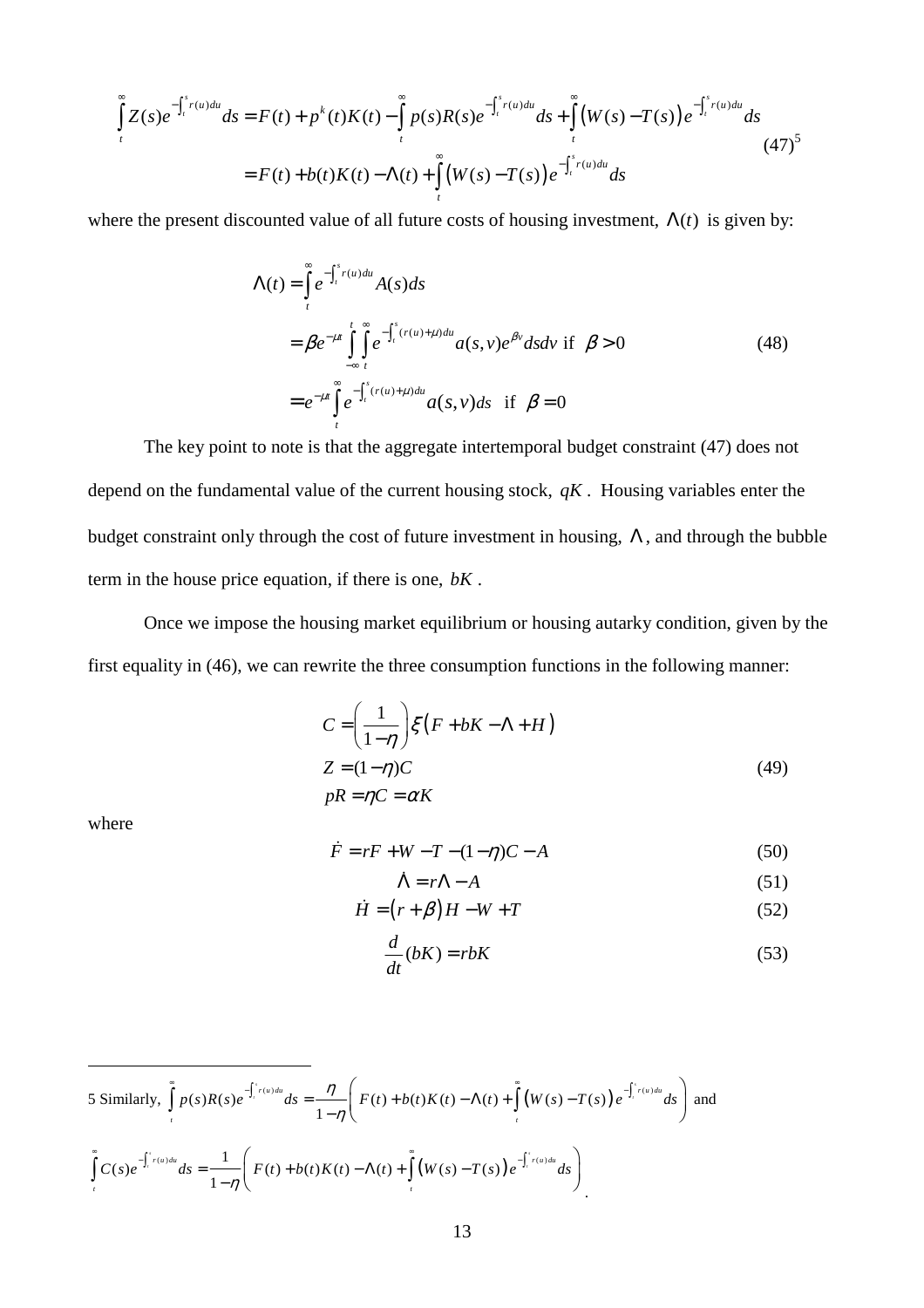Equation (53) constrains the bubble and/or the housing investment process. If the bubble is rational, that is, it satisfies the homogeneous equation of the equation of motion driving the fundamental valuation *q* , as given by equation (44), it follows that the following relationship has to hold:

$$
b(\delta K + \dot{K}) = 0 \tag{54}
$$

This implies that either there is no rational bubble,  $b(t) = 0$  or gross housing investment is zero,

 $I(t) = 0$ , and  $\dot{K} = -\delta K$ . Irrational bubbles could, of course, exist even if (54) does not hold.

Equations (49), (50), (51) and (53) permit the consumption function to be written as

$$
C = \left(\frac{1}{1-\eta}\right) \xi (N+H)
$$
  
\n
$$
Z = (1-\eta)C
$$
  
\n
$$
pR = \eta C = \alpha K
$$
\n(55)

$$
N = F + bK - \Lambda \tag{56}
$$

$$
\dot{N} = rN + W - T - (1 - \eta)C\tag{57}
$$

The human capital of the generations currently alive, *H* is given by:

$$
H(t) = \int_{t}^{\infty} e^{-\int_{t}^{s} (r(u) + \beta) du} \left( W(s) - T(s) \right) ds \tag{58}
$$

The presence of the birth rate as an augmentation factor for the discount rate applied to future aggregate after-tax labour income is due to the assumption, built into the model, that the human wealth of future generations is not owned by anyone currently alive. This assumption about property rights (effectively the absence of hereditary slavery and hereditary indentured labour), together with the assumption that there are no operative intergenerational gift and bequest motives, makes for the absence of debt neutrality that is a property of all OLG models that make the same two key assumptions.

# **2. The pure wealth effect of house price changes on consumption**

 The OLG structure does not destroy the absence of wealth effects from a change in house prices, because the aggregate demand for housing services is not affected by a change in the distribution of wealth between the young and the old. If there were age-specific propensities to consume housing services, this would not in general be the case.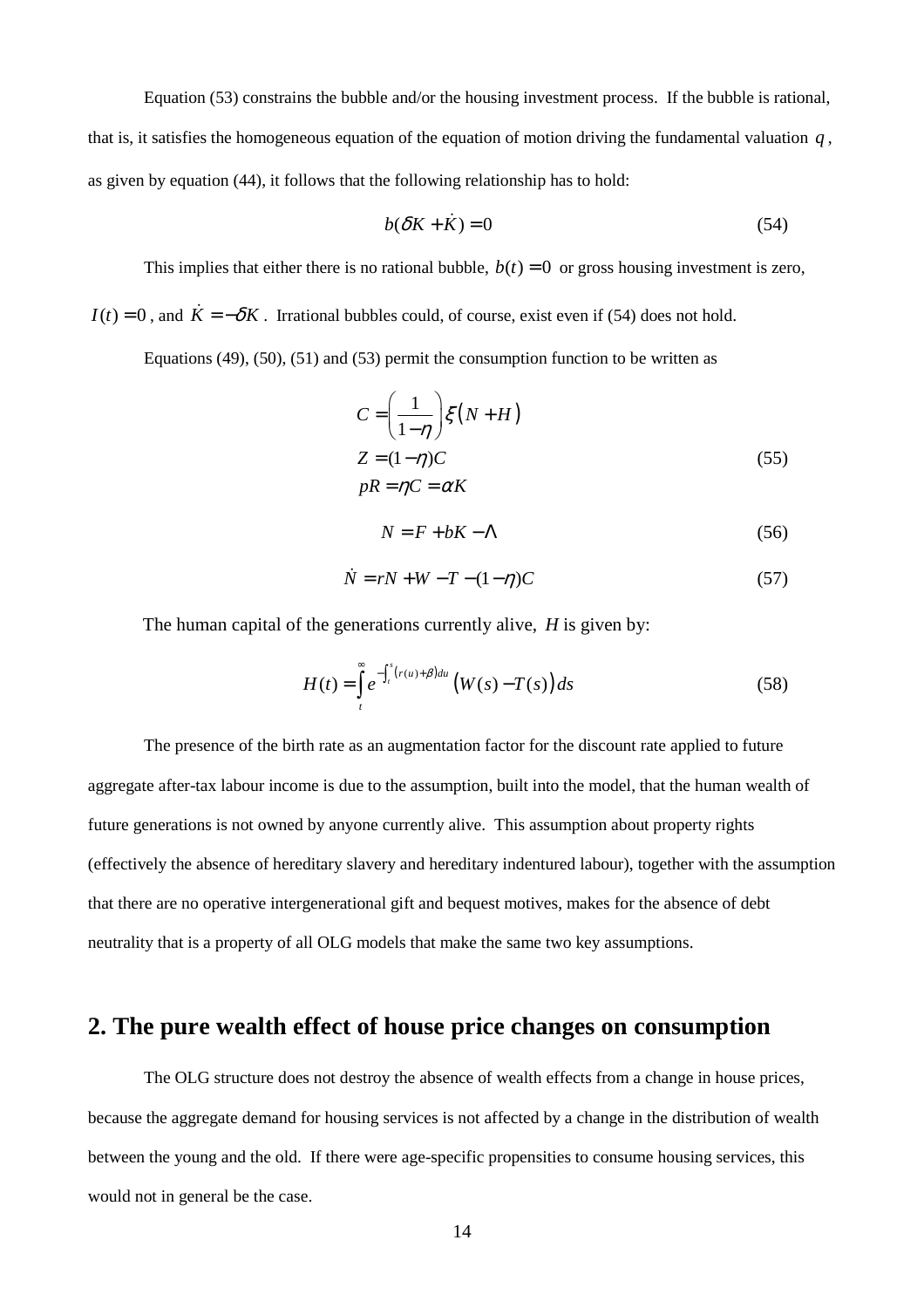The aggregate consumption Euler equation with the housing autarky condition imposed is

$$
\dot{C} = (r + \beta + \frac{\dot{\xi}}{\xi} - \xi)C - \frac{\beta}{1 - \eta} \xi N
$$
\n(59)

Note that  $\Lambda(t) = L(t)$  if and only if  $\beta = 0$ . This is because  $\Lambda(t)$  is the present discounted value at time *t* of the real resource cost of current and future investment in housing by all generations currently alive and yet to be born, all of which is reflected in the forward-looking valuations of the existing housing stock, while  $L(t)$  is just the present discounted value of the real resource cost of current and future housing investment by all generations currently alive (see footnote 2).

It is clear from equations (49), (50), (51) and (52) that, provided there is no housing bubble  $(b(t) = 0)$ , current aggregate consumption of housing services plus non-housing services  $C(t)$  is independent of the value of the current housing stock,  $p<sup>k</sup>K$ . In other words, consumption is independent of the fundamental value of the housing stock,  $q(t)K(t)$ . Likewise, current consumption of housing services,  $p(t)R(t)$  is independent of the value of the current housing stock, and so is aggregate consumption of non-housing goods and services,  $Z(t)$ .

The present discounted value of the real resource cost of *future* investment in housing  $\Lambda(t)$ , given in equation (48) may of course be affected by the same factors that cause a change in the value of the existing housing stock, but that is a quite separate matter from a change in the value of the existing housing stock having a pure wealth effect on consumption. This effect of house prices on investment in housing is recognized through the housing investment function, given in equation (39), which makes gross housing investment an increasing function of Tobin's  $q$ . So  $\Lambda(t)$  is a function not of the current price of housing capital but of the sequence of future (expected) prices of housing capital.

I summarise this as a Proposition:

**Proposition 1:** *In the Yaari-Blanchard OLG model, a change in the fundamental value of a unit of installed housing, q , has no wealth effect on aggregate consumption demand, the demand for housing services or the consumption demand for non-housing goods and services.*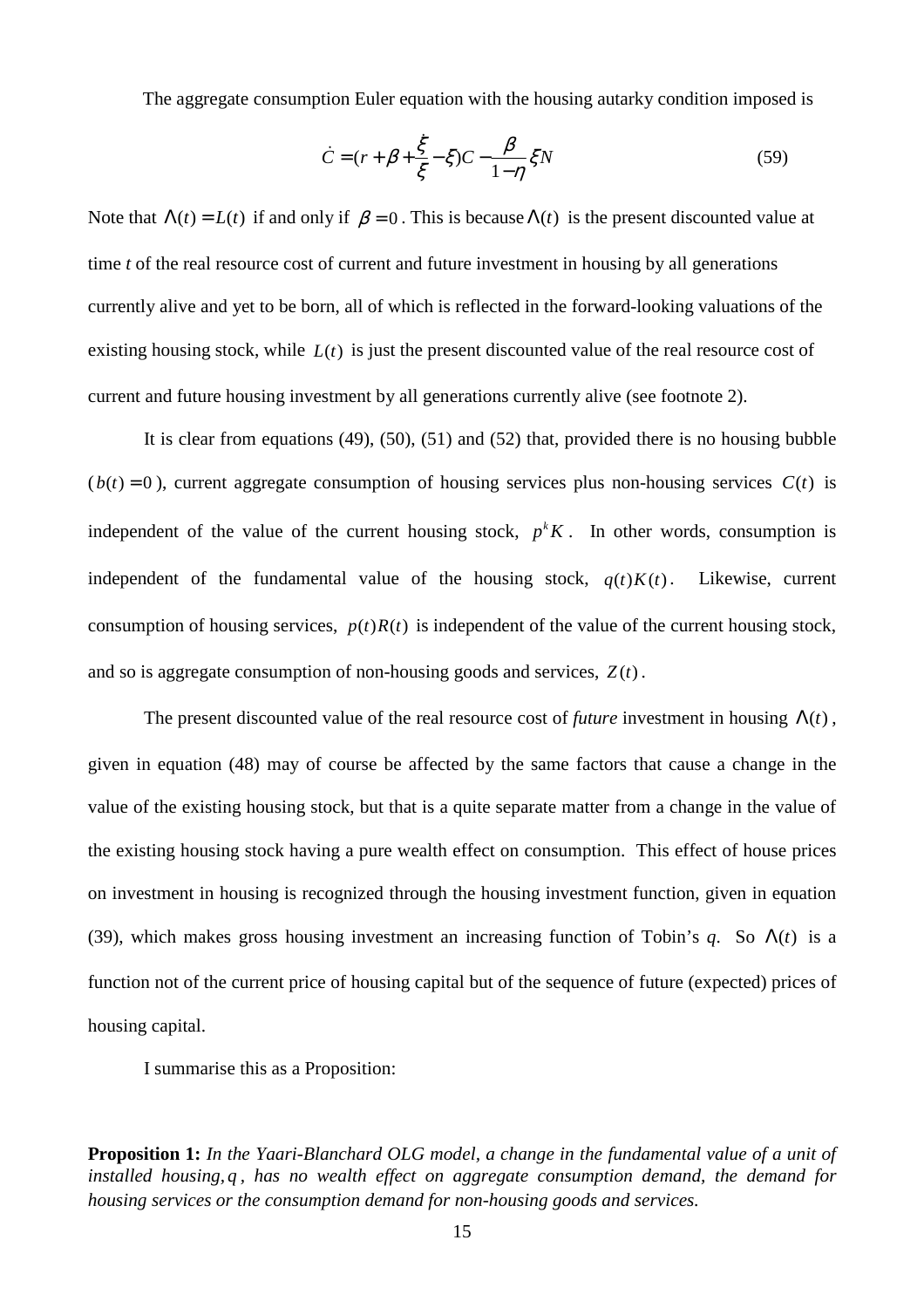It also follows immediately from the consumption functions in (49), that the following holds:

**Proposition 2:** *In the Yaari-Blanchard OLG model, a change in the bubble component of the price of a unit of installed housing, b, is associated with a wealth effect on aggregate consumption demand, on the demand for housing services and on the consumption demand for non-housing goods and services. This bubble can only be a rational bubble if gross investment in housing equals zero.* 

### **Why the common error?**

How did so many of students of consumption behaviour and wealth effects miss the obvious point of Proposition 1?

The most likely reason is that the standard consumption function is the decision rule of an individual, or an aggregation of such individual decision rules. When studying consumption behaviour, equilibrium conditions are not normally imposed on these decision rules. On the whole this is good practice – the fact that prices and economy-wide aggregate quantities taken as parametric by individuals are in fact endogenously determined by the interaction of these pricetaking economic agents, does not mean that it is not helpful to treat individual decision rules and equilibrium conditions conceptually distinct. But when we deal with general equilibrium responses to policies or shocks, the equilibrium conditions do of course have to be imposed. This was obviously not done in such papers as Mishkin (2007) or Mulligan and Threinen (2008).

Without imposing the 'in the aggregate, you own the house you rent' or 'housing autarky' assumption (46) and using equations (36), (42) and (43), total consumption, non-housing consumption and housing consumption can, respectively, be written as in equations (29), (30) and (31) respectively, that is, as functions of total non-human wealth,  $F + p<sup>k</sup>K$  and human wealth, *H*, and with the equations of motion for non-human wealth and human wealth given by (32) and (33) respectively. In this version of the consumption function, non-housing financial wealth, *F* and housing wealth  $p<sup>k</sup> K$  enter with the same marginal propensities to spend,  $\xi$ .

The equation  $C = \xi (F + p^k K + H)$  is the standard 'permanent income' consumption function where aggregate consumption is proportional to the sum of aggregate non-human and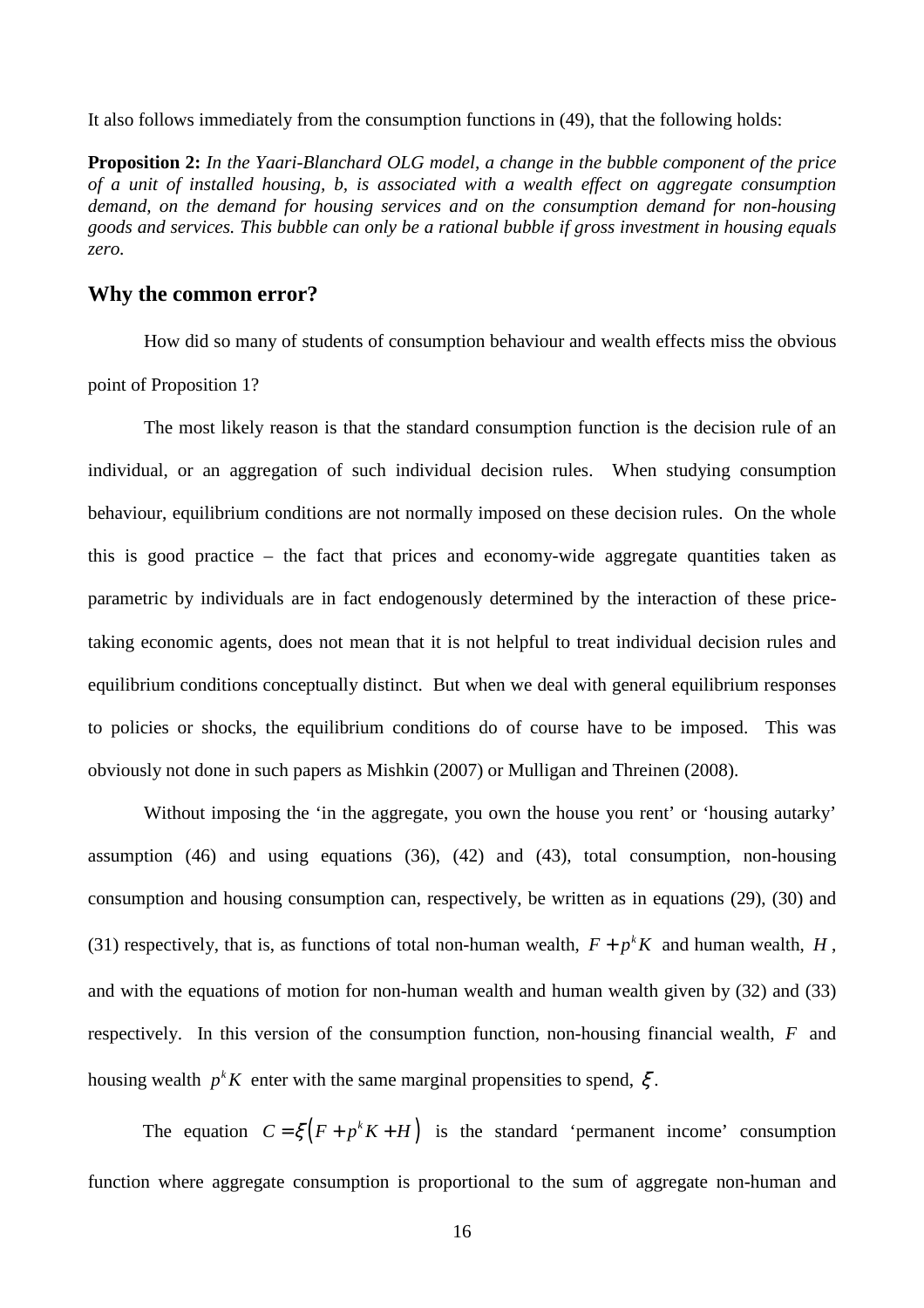human wealth, and where aggregate non-human wealth includes the value of the housing stock on the same terms as other non-human wealth. However, when we impose the housing autarky assumption, that same consumption function can be written as  $C = \left( \frac{1}{1 - \eta} \right) \xi \left( F + bK - \Lambda + H \right)$  $C = \frac{1}{\epsilon}$   $\frac{1}{5}(F + bK - \Lambda + H)$  $=\left(\frac{1}{1-\eta}\right)\xi(F+bK-\Lambda+bK)$ and the absence of a pure wealth effect of fundamental housing wealth on aggregate consumption

demand is confirmed. When housing is pure 'land', that is non-augmentable and indestructible, then  $\Lambda = 0$  and the consumption function simplifies to

$$
C = \left(\frac{1}{1-\eta}\right) \xi \left(F + bK + H\right).
$$

This makes it even clearer that in the model under consideration, a change in housing wealth affects consumption if and only if it is due to a change in the speculative bubble component of house prices.

### **Qualifications of the housing wealth irrelevance result**

#### **Wealth isn't well being**

At the risk of belabouring the obvious, Proposition 1 says that a change in the fundamental value of a unit of housing does not lead to any change in consumption demand. However, since  $R(t) = \alpha(t) K(t)$ , a larger physical stock of housing capital increases equilibrium consumption of housing services and raises utility - makes you better off. Wealth (the value of your endowments) bears no obvious relation to utility in any case, as wealth values the infra-marginal units of assets at the marginal contribution to lifetime utility of the last unit: in a world without scarcity, all endowments would be valued at zero and wealth would be zero, but utility would be maximal.

#### **Changes in housing wealth due to a housing bubble**

Proposition 2 points out that when the change in the house price is due to a bubble rather than to a change in fundamental value, that is,  $b(t) \neq 0$  in equation (49), the change in house prices does represent a pure wealth effect. Even if the economy is autarkic in housing, the bubble-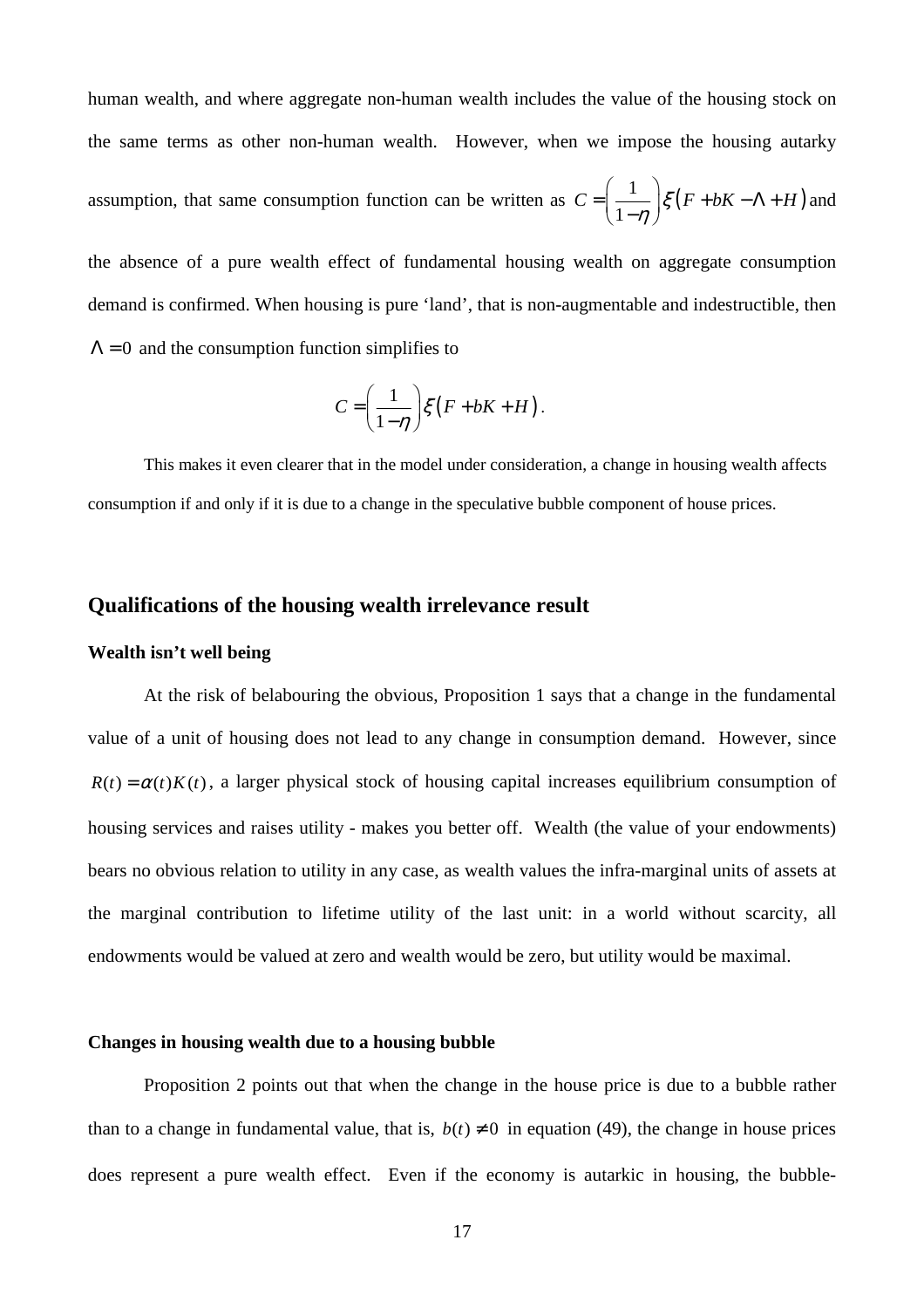inclusive price of the house exceeds the value of the endowment of current and future housing services by the amount of the bubble. Whether the housing market in the US or elsewhere has been characterised by a speculative bubble between, say, 2000 and 2007 is a hotly debated issue (see e.g. Case and Shiller (2003) and Himmelberg, Mayer, and Sinai (2005)). In the simple model of the paper, the marginal propensity to spend out of a change in house prices due to a change in the bubble component of the house price is the same as the marginal propensity to consume out of any other component of non-human or human wealth. Note again that if there can be non-zero gross investment in housing, then there cannot be (myopically) rational speculative bubbles (speculative bubbles that satisfy  $\dot{b} = (r + \delta)b$ , the homogenous equation of the equation of motion for the fundamental value of housing given in equation (41)).

### **Distributional effects, including intergenerational distribution**

In more general OLG models, especially those with systemic variations in household size over the life cycle and with age-dependent propensities to consume (among other reasons because remaining life expectancy is negatively related to age after some point), a decline in house prices redistributes wealth from those for whom the value of the housing stock they own is greater than the present discounted value of their future consumption of housing services to those for whom the value of the housing stock they own is less than the present discounted value of their future planned consumption of housing services. That is, a house price decline redistributes wealth from homeowners to tenants.

This means that the young, and all others planning to trade up in the housing market in the future will benefit from a decline in house prices. The old and all others planning to trade down in the housing market in the future will lose when house prices fall. The size or even the sign of the net effect on aggregate consumption demand of such redistributional changes are, as far as I know, not well established. An Allais-Samuelson overlapping generations model is the natural vehicle for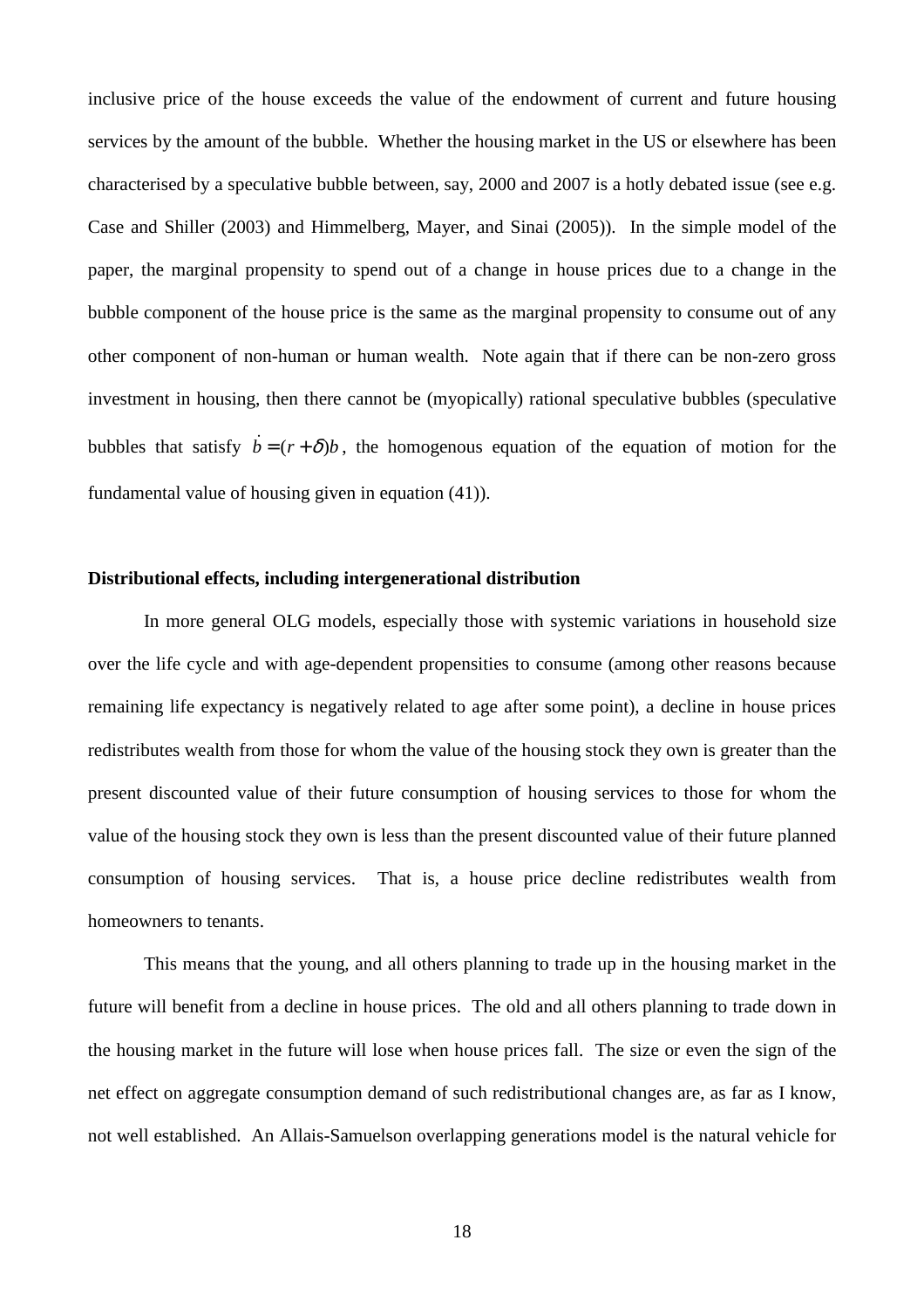analyzing these intergenerational distributional effects. Other distributional effects can occur in open economies where the residents are tenants of non-resident landlords.

#### **Credit or collateral effects**

Finally, unlike human capital, housing wealth is collateralisable. This means that households can borrow using the value of the homes they own as security. Unsecured borrowing is more expensive than secured borrowing and may often not be possible on any terms. With free labour (no slavery or indentured labour), future labour earnings cannot be collateralised in a legally enforceable way and, unless reputational concerns are a powerful motivator, commitments to use future after-tax labour income to service unsecured debt may not be credible. Housing wealth therefore permits credit constraints to be relaxed (see e.g. Hurst and Stafford (2004), Iacoviello (2004) and Klyuev and Mills (2006)). A decline in house prices reduces the amount households can borrow (through 'mortgage equity withdrawal' or MEW). Assuming that human wealth is not collateralisable at all, a simple way to bring the housing collateral role into the model of this paper is to introduce the further constraint on individual household optimisation that net financial wealth cannot be negative, or that it is bounded from below:

$$
-f(t, v) \le p^k(t)k(t, v) + \chi(t, v)
$$
  
 
$$
\chi \ge 0
$$
 (60)

or, in the aggregate version:

$$
-F(t) \le p^k(t)K(t) + X
$$
  

$$
X \ge 0
$$
 (61)

This constrains net debt not to exceed the value of the housing stock plus some (exogenous) maximum amount of unsecured borrowing,  $\chi$  for the individual and  $\chi$  for the aggregate. If this constraint is binding, a fall in house prices will clearly lower aggregate consumption, in the short run, regardless of whether housing price changes have a pure wealth effect. In the long run it will, for given sequences of wages and real interest rates, lower consumption, because of the greater household net indebtedness permitted by the relaxation of the borrowing constraint.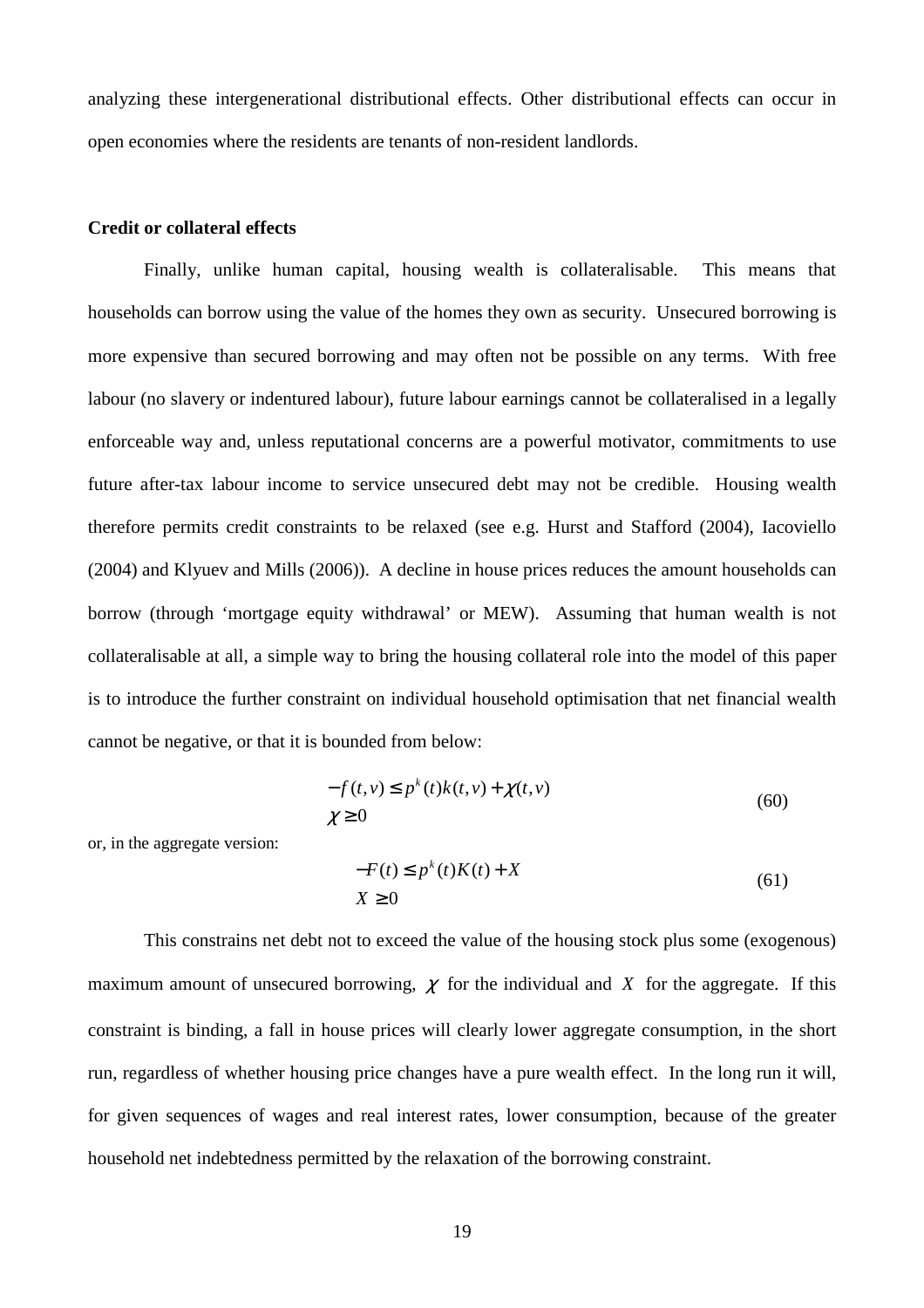In his simulation of the effect of a house price decline on consumption and investment demand in the US, Mishkin (2007) captured this credit effect of a change in house prices by assigning to housing wealth twice the long-run marginal propensity to consume (0.076) than that assigned to other financial wealth (0.038). This is incorrect for two reasons.

First, because of the housing autarky argument, the model of this paper suggests that, without the collateral/credit effect, the marginal propensity to consume out of housing wealth would be zero, not 0.038. At most therefore, Mishkin should, when he added the collateral effect to the benchmark FRB/US model, have assigned the value 0.038 to the marginal propensity to consume out of housing wealth, not 0.076.

However, even 0.038 is likely to be an overestimate of the *long-run* marginal propensity to consume out of housing wealth. The debt incurred through MEW has to be serviced. Although current consumption will be higher as a result of a household's ability to relax a borrowing constraint by increasing the size of its mortgage, the present discounted value of future consumption will have to be lower. At market interest rates, the present discounted value of current and future consumption does not change as a result of a decline in house prices and the associated tightening of the credit constraint. There will of course be behavioural consequences because the shadow price of credit exceeds the market price of credit in the credit-constrained equilibrium.

Modelling the credit effect of a house price decline properly would introduce it as a tightening of a borrowing constraint, but with the household's intertemporal budget constraint satisfied both in the benchmark (with borrowing collateralised against property) and in the counterfactual simulation (with lower MEW). It may not be easy to determine reliably when the consumption-reducing effect of increased debt service will kick in and dominate the consumptionincreasing effect of higher borrowing potential for a credit-constrained household, but to assume, as Mishkin does, that it never kicks in surely makes no sense.

# **3. Conclusion**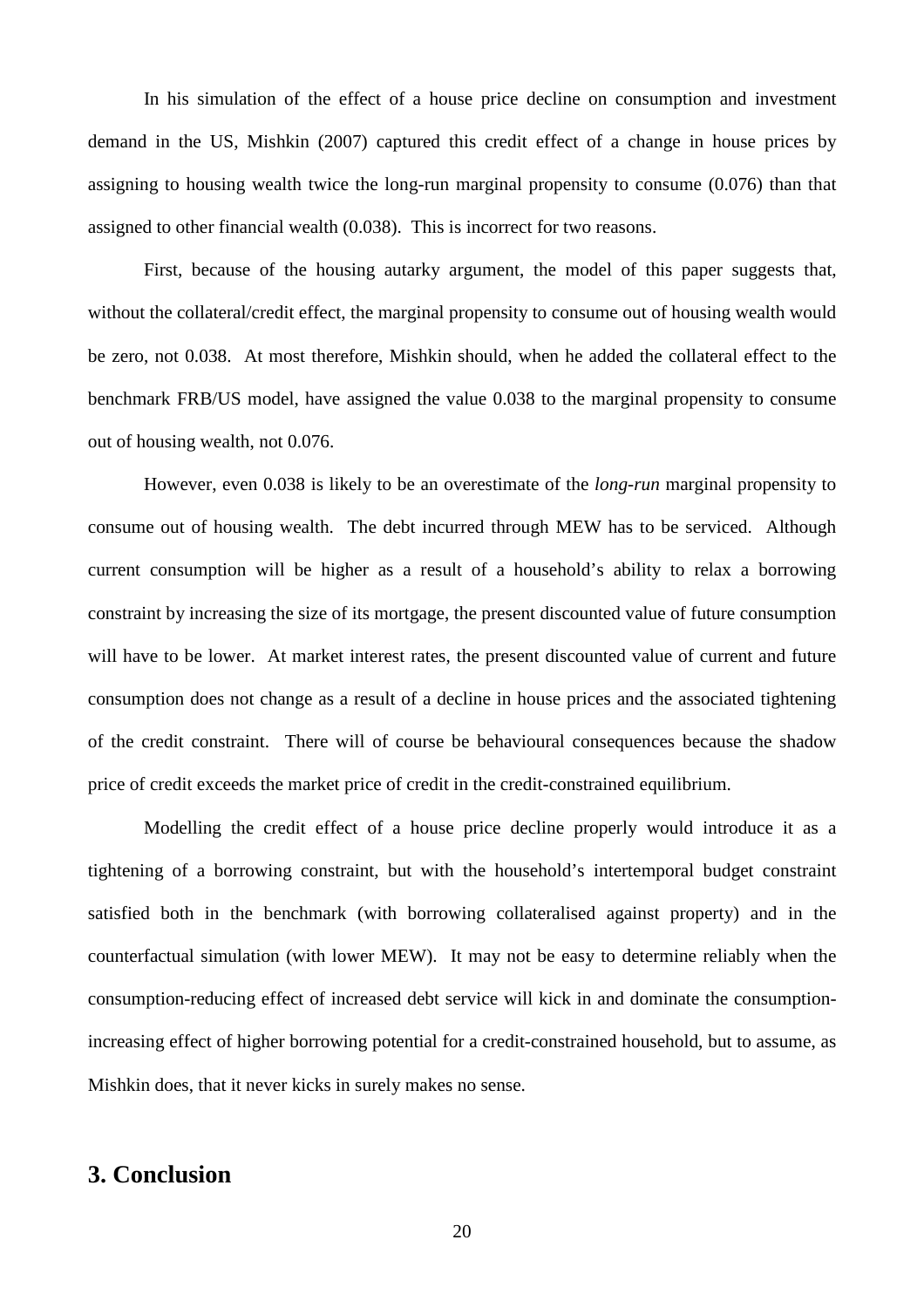The value of a house is its fundamental value – the present discounted value of its future actual or imputed rentals – plus a speculative bubble component, if any. A fall in house prices due to a change in its fundamental value redistributes wealth from those long housing (for whom the fundamental value of the house they own exceeds the present discounted value of their planned future consumption of housing services) to those short housing (from whom the fundamental value of the house they own is less than the present discounted value of their planned future consumption of housing services. In a closed economy representative agent model and in the Yaari-Blanchard OLG model used in the paper, there is no pure wealth effect on consumption from a change in house prices if this represents a change in their fundamental value.

 There is a pure wealth effect on consumption from a change in house prices if this reflects a change in the bubble component of house prices.

 Two other channels, not considered in the formal model, through which a fall in house prices can affect aggregate consumption are (1) redistribution effects if the marginal propensity to spend out of wealth is different between those long housing (the old, say) and those short housing (the young, say) and (2) collateral or credit effects due to the collateralisability of housing wealth and the non-collateralisability of human wealth. A decline in house prices reduces the scope for mortgage equity withdrawal. For given sequences of future after-tax labour income and interest rates, this may depress consumption in the short run while boosting it in the long run.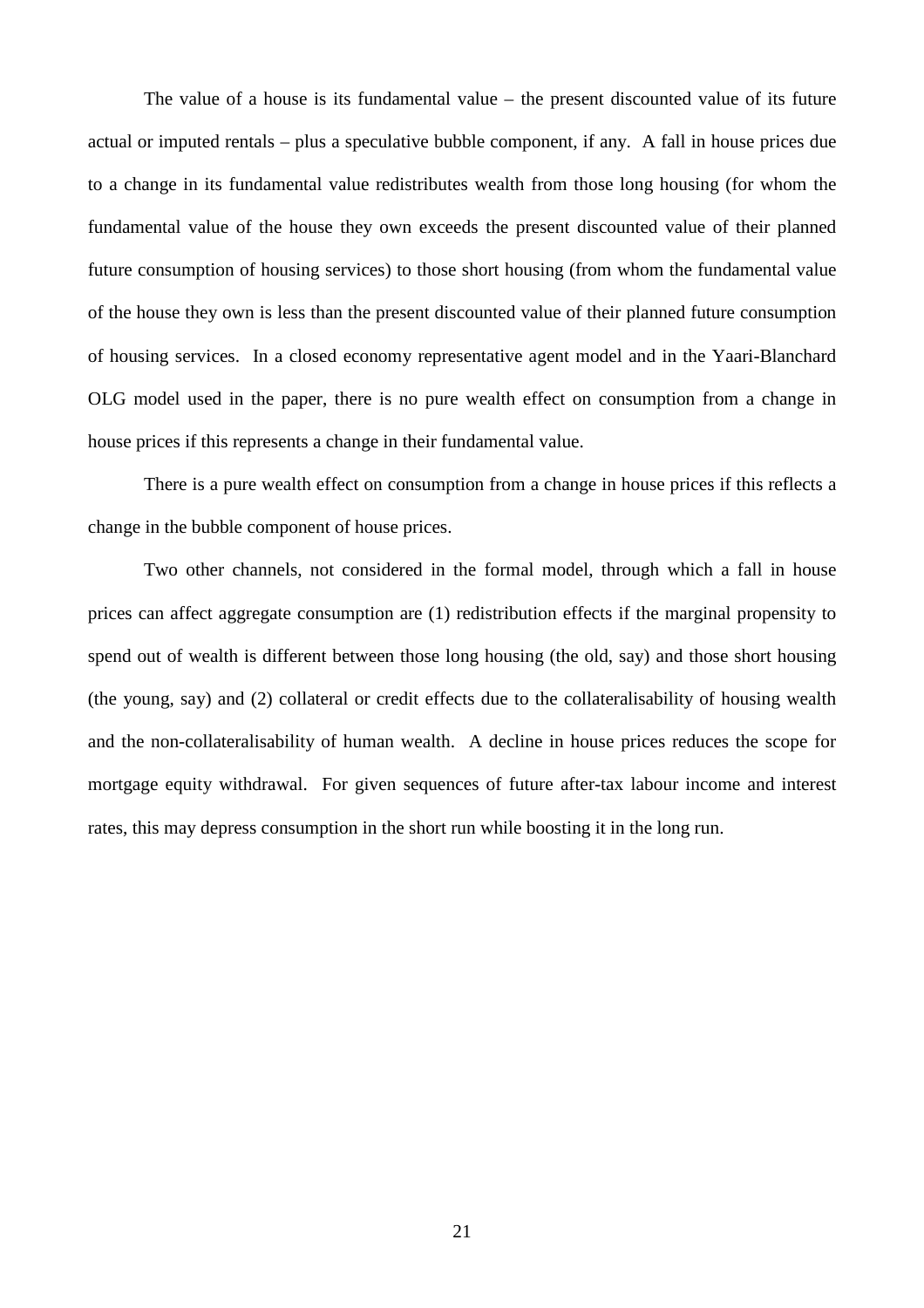# **References**

Bernanke, Ben S. (2007), "The Financial Accelerator and the Credit Channel", speech given at The Credit Channel of Monetary Policy in the Twenty-first Century Conference, Federal Reserve Bank of Atlanta, Atlanta, Georgia, June 15;

http://www.federalreserve.gov/newsevents/speech/Bernanke20070615a.htm

Blanchard, O. (1985), "Debt, Deficits and Finite Horizons", *Journal of Political Economy*, 93, April, pp. 237-47.

Brayton, F., and P. Tinsley, eds. (1996). "A Guide to FRB/US: A Macroeconomic Model of the United States," Finance and Economics Discussion Series Working Paper 1996-42 (Washington: Board of Governors of the Federal Reserve System, October).

Brayton, F., A. Levin, R. Tryon, and J.C. Williams (1997). "The Evolution of Macro Models at the Federal Reserve Board," *Carnegie-Rochester Conference Series on Public Policy*, vol. 47 (December), pp. 43-81.

Brayton, Flint, Eileen Mauskopf, David Reifschneider, Peter Tinsley, and John Williams (1997). "The Role of Expectations in the FRB/US Macroeconomic Model," *Federal Reserve Bulletin*, vol. 83 (April), 227-45.

Buiter, Willem H. (1988), " Death, birth, productivity growth and debt neutrality", *Economic Journal*, 98, June, pp. 279-93.

Buiter, Willem H. (2008a), "Lessons from the North Atlantic Financial Crisis", paper prepared for presentation at the conference "The Role of Money Markets" jointly organised by Columbia Business School and the Federal Reserve Bank of New York on May 29-30, 2008. Pdf file downloadable from http://www.nber.org/~wbuiter/NAcrisis.pdf

Buiter, Willem H. (2008b), "Housing Wealth isn't Wealth", National Bureau of Economic Research Working Paper No. W14204, July 2008

Buchanan, Mike and Themistoklis Fiotakis (2004), House Prices: A Threat to Global Recovery or Part of the Necessary Rebalancing? *Goldman Sachs Global Economics Paper No. 114*, July 15.

Carroll, C., M. Otsuka, and J. Slacalek (2006). "How Large is the Housing Wealth Effect? A New Approach," NBER Working Paper No. 12746 (Cambridge, Mass.: National Bureau of Economic Research, December).

Case, K.E., and R.J. Shiller (2003). "Is There a Bubble in the Housing Market?" *Brookings Papers on Economic Activity*, vol. 2, pp. 299-342.

Case, K.E., J.M. Quigley, and R.J. Shiller (2005), "Comparing Wealth Effects: The Stock Market Versus the Housing Market," *Advances in Macroeconomics*, vol. 5 (no. 1), www.bepress.com/bejm/advances/vol5/iss1/art1.

Edelstein, Robert H. And Sau Kim Lum (2004), "House prices, wealth effects, and the Singapore macroeconomy" *Journal of Housing Economics, Volume 13, Issue 4, December 2004, Pages 342- 367.*